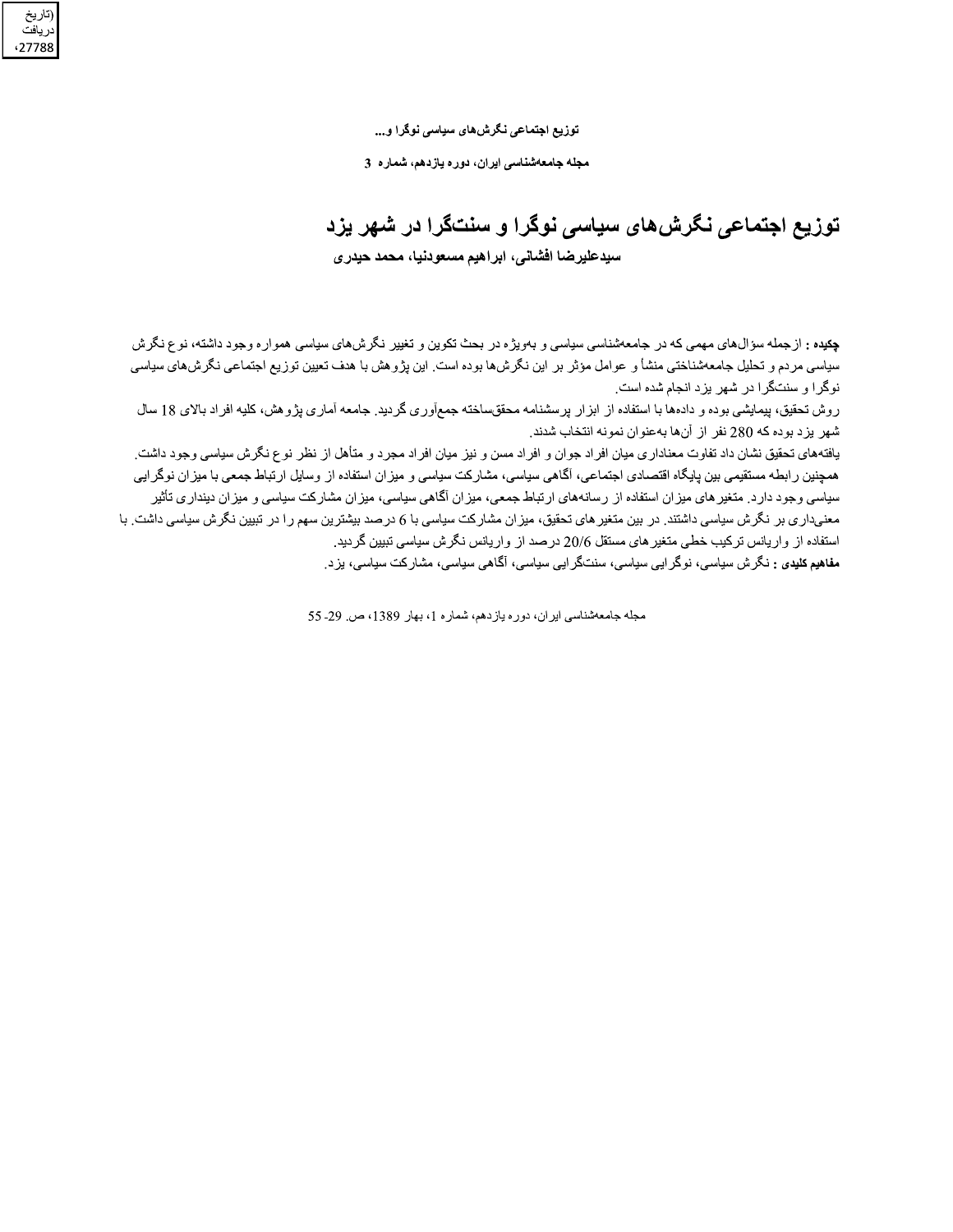مقدمه انسانها در فرایند زندگی خود با پدیدههای گوناگونی سروکار دارند که نسبت به

آنها شناختهای معین و احساسات ویژهای بیدا میهمایند و نیز نوعی آمادگی در آنان ایجاد می شود که نسبت به آنها به شیو.های خاصبی رفتار میکنند. ترکیب این شناختها (اعتقادها و باورها)، احساسات (هیجانها و عواطف) و آمادگی برای عمل (تمايلات) نسبت

به بدیده معینی را نگرش شخص به آن بدیده گویند (ستوده، 1386:164). نگرش سیاسی<sup>21</sup> ، آمادگی و یا آمادگی درونی برای انجام عمل به نحوی خاص در برابر پدیدهای سیاسی

است، خواه این بدیده یك ایدئولوژی، خواه یك نیرو، مسئله یا امر مرتبط با احزاب یا

افراد سیاسی باشد (بیرو، 1380:72). در تمام طول تاریخ، مردم برای آزادی عقیده، اندیشه و گفتار مبارزه کردهاند. نمونههای بسیاری از انسانها را میتوان برشمرد که بهخاطر اثبات عقیدهشان حتی مرگ را پذیرا شدند از طرف دیگر به دلیل نگرشهای نادرستی چون میهنپرستی، تبعیض نژادی و تعصب دینی امروزه در گوشه و کنار جهان، شاهد قتل و کشتار مردم، مورد آزار و اذیت قرار گرفتن آنها و پذیرش انواع تحمیلها هستیم مردم عشق می ورزند و متنفر میشوند، دوست میشوند و بیزار میشوند، موافق هستند یا مخالف، سازگارند یا ناسازگار ، استدلال میکنند، متقاعد میگردند و گاهی اوقات بکدیگر را مجاب میکنند. همهروزه هر کدام از ما به واسطه ارتباط فردی، رسانههای گروهی و دیگر عوامل اثرگذار، نگرشهایمان را نغییر میدهیم یا استحکام میبخشیم (بهنر و وانك، 15:1384). در طول تاریخ از زمانیكه دولت بهوجود آمد، مردم همواره به نوعي خاص به آن نگريستهاند و در هر دورهاي به روش خاصي خود را با دولت و نظام سیاسی تطبیق دادهاند. کنش متقابل بین مردم و نظام سیاسی باعث پیدایش نگرشهای سیاسی در ذهن مردم شده که این نحوه نگرش به نظام سیاسی از جامعهای به جامعهای دیگر و یا حتی از گروهی به گروه دیگر متفاوت است (رزاقی، 201:1375). بیشك زندگی و كنشهای سیاسی در بستر هر جامعه در چارچوب گفتمان سیاسی رایج همان جامعه تعینیافته و صورتبندی میشود. هر گفتمان بیانگر نوع خاصبی از باورها و زندگی در یك جامعه است و از سوی دیگر حاوی یك دسته اصول و قواعدی است که در قالب آن، کردارهای سیاسی صورتبندی و عینی میشوند (امام جمعهزاده و منفرد، 36:1383). از طرف دیگر نوع نگر ش افر اد در مورد مسائل سیاسی و ادار ه جامعه

از جمله مباحثی است که در سراسر تاریخ اندیشه سیاسی به چشم میخورد و با وجود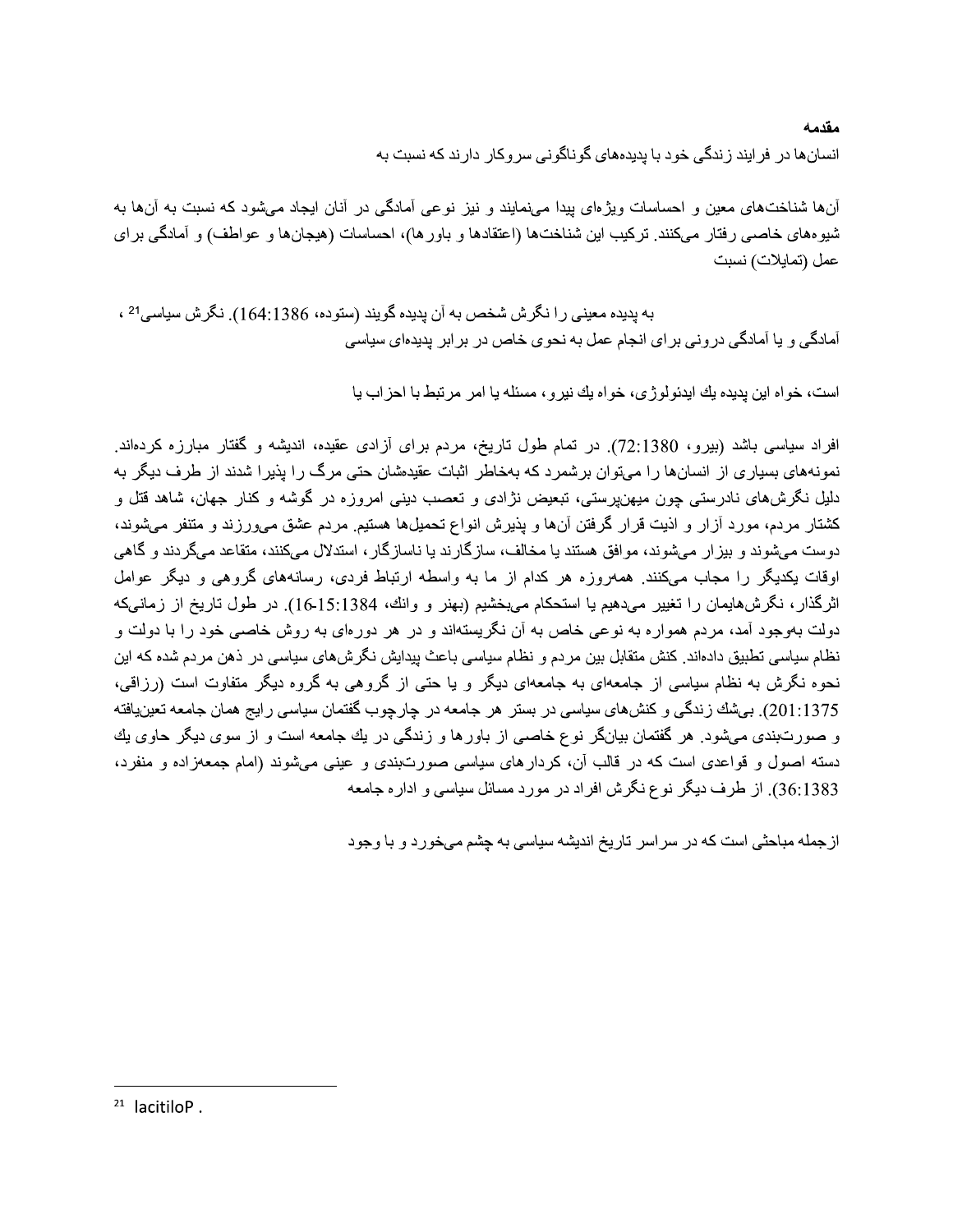فرازونشیبهایی که طی اعصار و قرون داشته است امروز از آن بهعنوان امری اساسی و در ارتباط نزدیك با توسعه سیاسی یاد میشود.

بهنظر ًمے رسد که اندیشههای سیاسے بیر امون علائق عمده اجتماعے شکل مے گیر د و خود بر آنها تأثیر ًمے گذار د و در عين حال در نظر گرفتن بیوند میان اندیشههای سیاسی و واقعیتها و علایق اجتماعی، معیار ی بر ای طبقهبندی کر دن اندیشهها به دست ميدهد. بحث تعارض سنت و نوگر ايي، مجادلات و مناقشات زيادي را در چند سال اخير بهويژه در مسائل سياسي ایجاد کرده است. اولین گام برای حل این تعارضات و از بین بردن گسست موجود بین جریانهای سنتی و مدرن، شناخت عو املی است که منجر به ایجاد یا تشدید این تعار ضات گر دیدهاند. بدیهی است که ار ائه هر گو نه ر امحل در این ز مینه و قتی امکان نیر میگردد که عوامل مؤثر بر تعارضات موجود شناسایی گردد. از طرف دیگر شناخت نگرش های سیاسی افراد مے تو اند مجر بان امور سیاسی ر ا با آنجه در صـحنه جار ی ز ندگی فر هنگی، سیاسی، اجتماعی و اقتصادی بهطور واقعی میگذرد آشنا سازد و بهعنوان ابزاری جهت نوسازی و توسعه همهجانبه جامعه بالاخص توسعه سیاسی مورد استفاده قر ار گیرد. با توجه به اینکه بین نوع نگرش سیاسی افراد و توسعه سیاسی کشور ها رابطه وجود دارد و شهر ها بیش از روستاها در معرض دگرگونیهای حاصل از توسعه سیاسی قرار میگیرند لازم است درباره نوع نگرش سیاسی افراد و گروههای مختلف ساكن شهر ها تحقيقات علمي متعددي صورت گير د.

شهر بز د نیز بهعنوان یکی از شهر های سنتی و مذهبی ایران بر خور دار از یك محیط اجتماعی متمایز و منحصر به فر داست که بر ای موضوع بژ و هش حاضر دار ای اهمیت است. نخست اینکه شهر بز د در ز مر ه یکی از توسعهپافتهتر بن مناطق کشور است و از نظر بسیاری از شاخصهای متعارف اقتصادی اجتماعی نظیر تحصیلات، شهرنشینی و اشتغال، بالاتر از متوسط

کشوری قرار دارد. دوم اینکه، جمعیت بزد نسبتاً همگون است و تنوعات قومی، مذهبی و زبانی چشمگیر در آن وجود ندارد. سوم اینکه شهر بزد، فرهنگ مذهبی و بسیاری از عناصر سنتی خود را تا به امروز همچنان حفظ کرده است و بدینترنیب پار ادوکس سنت و مدرنیته را در خود مجسم نموده است (افشانی و دیگران، 1388؛ ترومن<sup>22</sup> ، 2006). بنابر این تحقيق حاضر در صدد

است چگونگی توزیع نگرش،ای سیاسی نوگرا و سنتگرا در بین گروههای مختلف اجتماعی در شهر یزد را مورد بررسی و تجزيه و تحليل قرار دهد.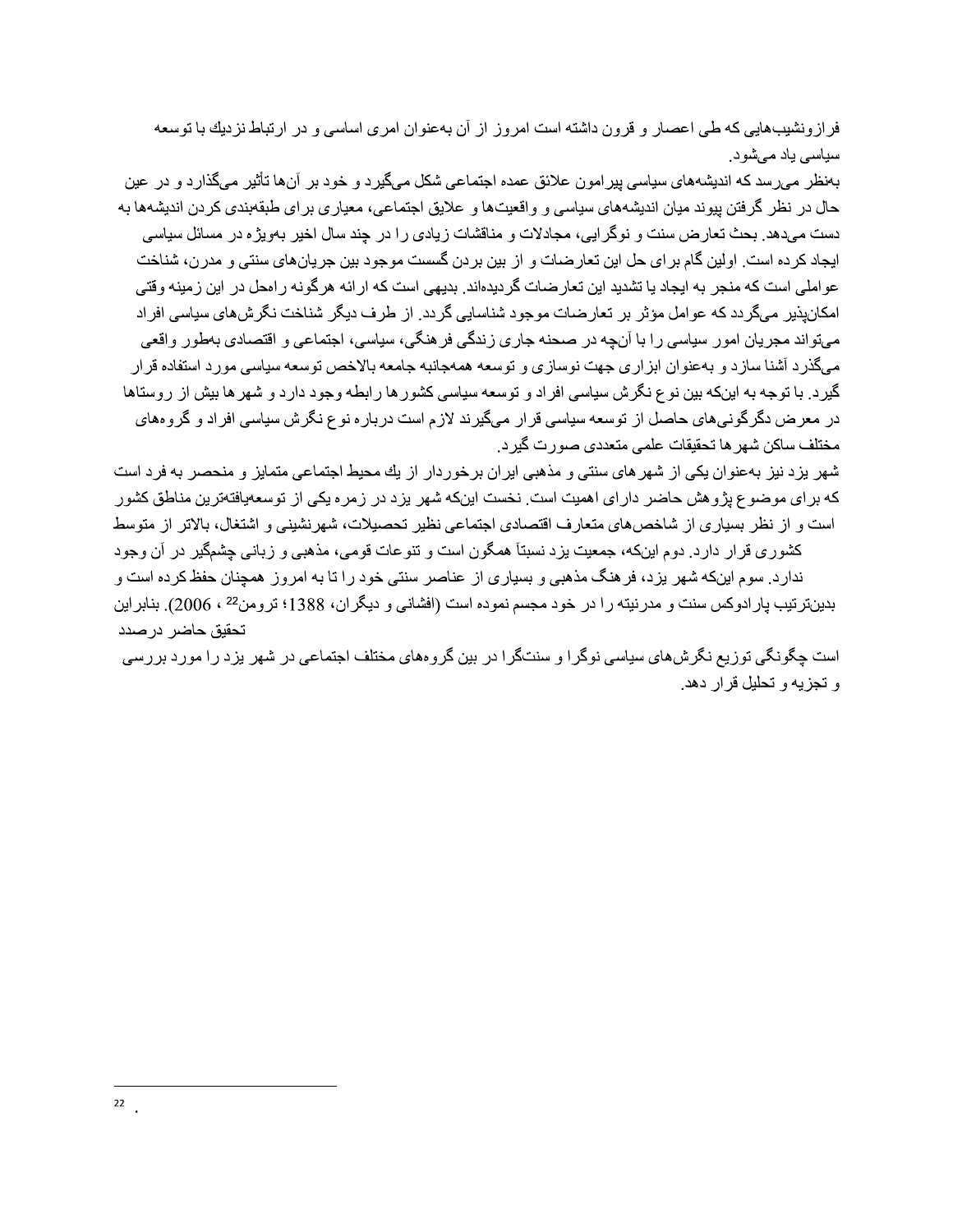ييشينه تحقيق

این رشته تحقیقات مربوط به نگرشسنجی با بیشبینیهایی که در مورد انتخابات ریاست جمهوری ایالات متحده در دهه 1940 انجام گرفت بايەريزى شد و تولد بافت. بس از آن

كار تحقيقي لاز ارسفلد<sup>23</sup> الگوى اصلى تحقيق در اين مورد گرديد و ديگر ان نيز در دهههاى پس

از جنگ جهانی دوم به بررسی و نظرسنجیهایی در انتخابات کشور های انگلیس، فرانسه و آمریکا برداختند. هریك از این تحقيقات توانستند سهمي در يايهگذاري يك نظريه در حيطه نظرسنجي و افكار عمومي بهدست آورده و الهامبخش تحقيقات در مورد نگرش،های سیاسی گردند (نیكگهر ، 443:1369). با مطالعاتی كه در این زمینه انجام شده، مشخص گردیده كه در ز مینه نگرش سیاسی با تأکید بر نگرشهای نوگر ا و سنتگر ا، تحقیقی صورت نگرفته است. ولی چند تحقیق در موضوعات مشابه و نزدیك صورت گرفته است كه به اجمال در زیر معرفی میگردد.

نتايج تحقيق اينكلس و اسميت<sup>24</sup> راجع به بر رسي عوامل مر تبط با نوگر ايي فر دي بيانگر اين است كه عوامل مختلفي از جمله تحصيلات شخص، تحصيلات يدر ، در آمد، شهر نشيني و استفاده از وسايل ارتباط جمعي ر ابطه معنیدار ی با نوگر ایی فر دی داشته است و از بین عوامل فوق تحصیلات در مقایسه با سایر متغیر ها تأثیر شدیدتر ی بر نوگر ایی و نوگر ایی سیاسی افر اد داشته است (اینکلس و اسمیت، 1974). هانان سلوین<sup>25</sup> و وارن اوهاگسترام<sup>26</sup> در زمینه موقعیت طبقاتی و نگرش سیاسی با مرجع

قر ار دادن شغل بدر ، نشان میدهند که سهم بزرگی از ابستار های آز ادمنشی به فر زندان کارگر انی تعلق دار د که نیاز مندیهایشان را به نسبت بهتر از سایر دانشجویان تأمین میکنند. به نظر محققان مزبور همین استقلال مالی، ایستار آز ادمنشانه دانشجویان را تبیین میکند که به نسبت، بیشتر از والدینشان به آز ادیهای مدنی تعلق خاطر دارند (تأمین،  $(126-125:1373)$ 

جهانگیر ی و بو ستانی در تحقیق خو د به این نتیجه ر سیدهاند که هر چه تحصیلات افر اد

بالاتر رود، آنها شناخت بيشتري از دروندادها (يعني تقاضاها و حمايتها) بيدا ميكنند

و مهتوانند در فرایندهای سیاسی نقش فعالی را ایفا کنند و با افزایش سطح تحصیلات،

از جهتگیر ی احساسی افر اد نسبت به در و ندادها کاسته میشود همچنین افر ادی که در

مناطق اقتصادي ـاجتماعي بهتري زندگي ميكنند از جهتگيري شناختي شديدتري نسبت

به در وندادها بر خور دارند، بعنی از توانایی بالقوه بیشتری بر ای گرویدن به فر هنگی

<sup>&</sup>lt;sup>23</sup> . dlefsrazaL .F.P

<sup>&</sup>lt;sup>24</sup> dna seleknl.

 $25$  nivles  $H$ 

 $26$  W.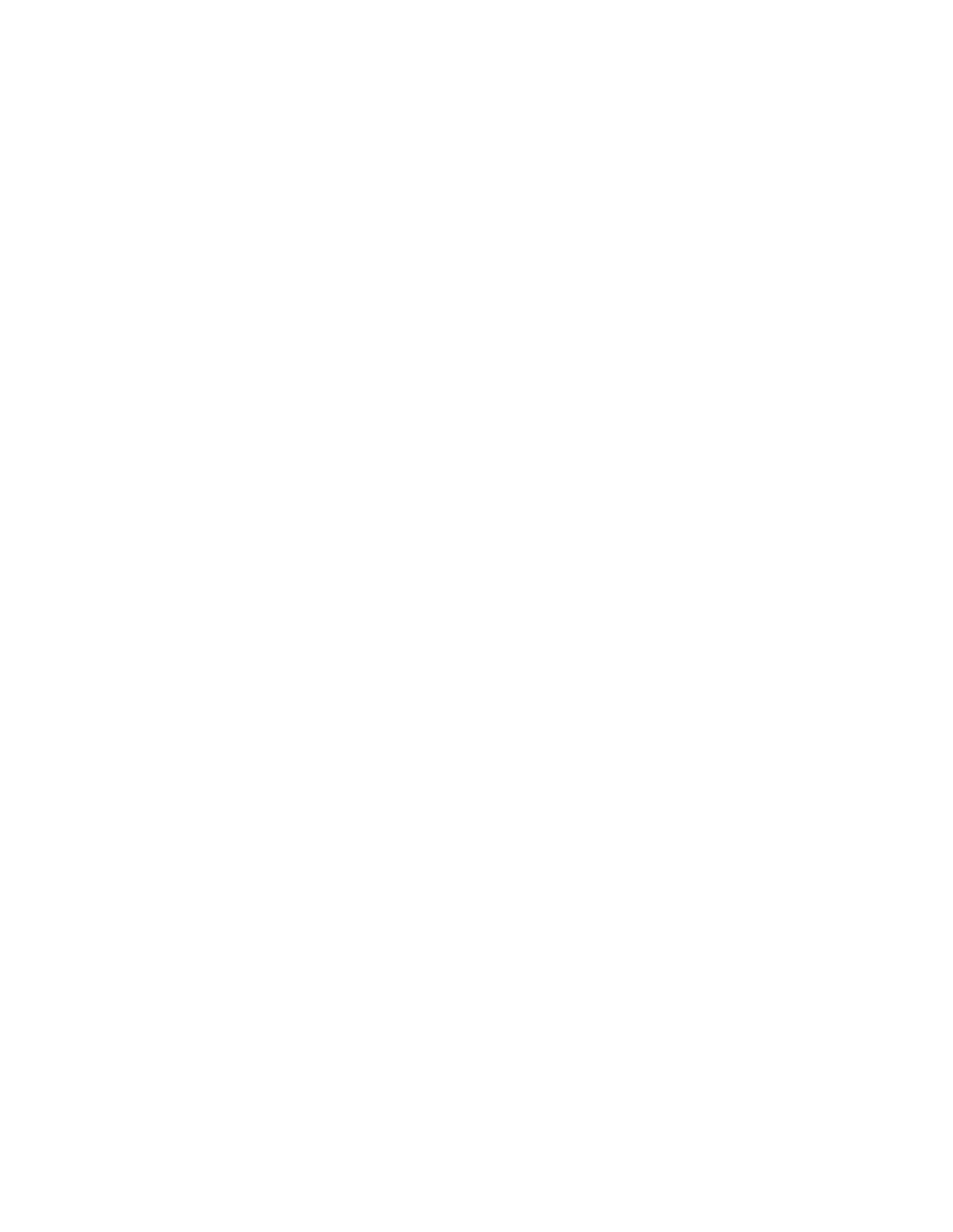سیاسی مشارکتی برخوردارند (جهانگیری و بوستانی، 1380). نتايج تحقيق مجاهد در مورد نگرش سياسي دانشجويان دانشگاه شير از نشان ميدهد كه رابطه معنىداري بين در آمد والدين، وضعیت تأهل، مقطع تحصیلی و مشارکت سیاسی با نوگرایی سیاسی وجود دارد (مجاهد، 1380). عبداللهی در تحقیقی با عنوان هویت جمعی و نگر ش به دموکر اسی در ایر ان به این نتیجه ر سیده است که از میان ر سانهها، ر اديو هاي خار جي و اينتر نت در شكلگير ي نگر ش دموكر اتيك نقش مهمتر ي داشتهاند (عبداللهي، 1385). مبانی نظری نگرش در رفتار سیاسی یك عامل بلافصل است، درواقع عنصر نهایی رفتار سیاسی نگرشهای مربوط و غیرمربوط است. نگرش نعیین میکند که فرد به قلمرو خاصمی از سیاست واکنش نشان میدهد یا نمیدهد (هرمن، 9:1385). نگرش سیاسی در بر گیر نده آن بخش

از نگرشهای درونی و روانی فرد است که نسبت به «اهداف سیاسی» جهتگیری شدهاند. از

نظر ِ آلموند، نگرش سیاسی تمایلات درونی و روانی افراد در جهت کنش سیاسی است که خود متأثر از عواملی مانند سنتها، خاطرات تاریخی، انگیزهها، عواطف، نهادها و عوامل جامعهیذیری سیاسی است (آلموند و وربا<sup>27</sup> ، 13:1963). در ادبیات سیاسی مر بو ط به نگر ش سیاسی، دو نوع نگرش دیده میشود نگرش سنتگرا و نگرش نوگرا. با توجه با اینکه محور اصلی تحقیق مربوط به همین دو نوع از نگرش سیاسی است در زیر در اینباره توضیحاتی ارائه شده است. نگرش سیاسی سنتگرا حاکی از آن است که افراد جامعه کمتر گرایش به تفکر رامجویی مدبرانه دارند بلکه بیشتر منفعلانه تسلیم محیط مے شو ند کسانے که دار ای نگر ش سیاسے

سنتگر ا هستند مخالف هر گونه دگر گونی در روابط و بنیاد سیاسی کنونی هستند و یا

خواستار خنثیشدن بعضبی دگرگونبیها و بازگشت به گذشتهاند و در برابر هرگونه دگرگونبی سیاسی ایستادگی میکنند (سيفزاده، 94.93:1373). در اين پژوهش، سنتگرايي سياسي

به معنای محافظهکار ی<sup>28</sup> در نظر گرفته شده است<sub>.</sub> محافظهکار ان با هر گونه طرح و اندیشه خیالی

و انتزاعی برای ایجاد دگرگونیهای عمیق در جامعه و سیاست مخالفاند و اجرای چنین طرحهایی را ناممکن میپندارند. بدینسان، پایبندی به امور مأنوس و ترس از آنچه تجربه

 $27$  dna dnomlA.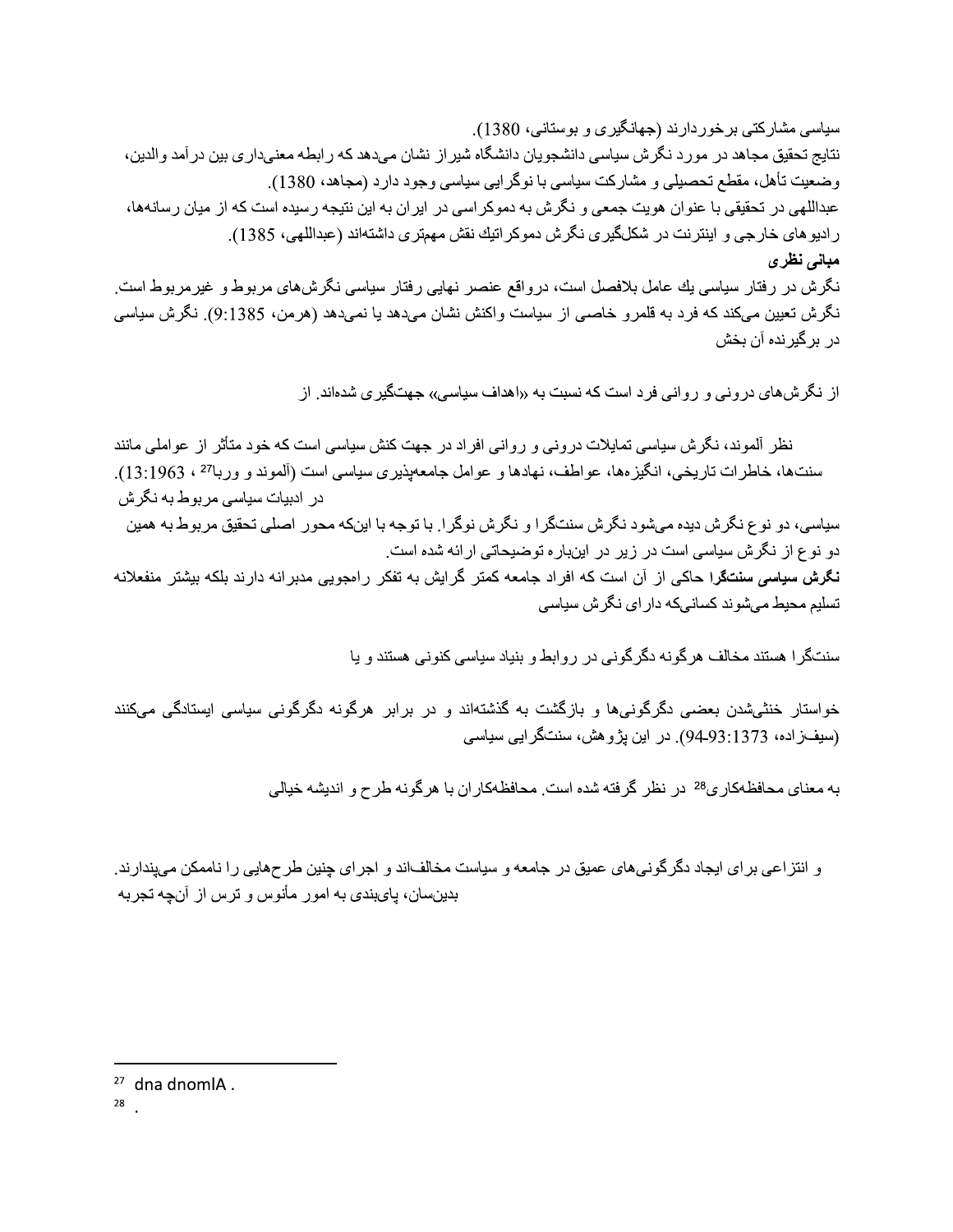نشده و بدبینی نسبت به آن، جو هر محافظهکاری است<sub>.</sub> اوکشات<sup>29</sup> گفته است «محافظهکاری يعني ترجيح امر معلوم بر امر مجهول، امر آزموده بر امر نياز موده، واقعيت بر اسطوره،

امر موجود بر امر مطلوب، و امر محدود» (اوكشات، 168:1962). ريشه تاريخي محافظهكاري را بايد در واكنش به جریان روشنفکری اروپا بهطور کلبی جستوجو کرد. محافظهکاری واکنشی به لیبرالیسم و عقلگرایی جنبش روشنگری و تجدد بود. به نظر مانهایم، درونمایه اصلی ایدئولوژی محافظهکاری، ضدیت با مفاهیم بنیادی جامعه بورژوایی است؛ یعنی مخالفت با فلسفه حقوق طبيعي، قرارداد اجتماعي، حاكميت مردم، اصـالت عقل فردي، آز ادي، بر ابر ي و

جز آن (بشيريه ب، 175:1386). همچنين محافظهكاري دار اي اصولي به شرح زير ميباشد: 1. بدبيني به عقل انسان: محافظهكاران عميقاً به طبع بشر و امكان اصلاح أن به

كمك عقل بدبيناند؛ و عقل انساني را در برابر عقل كليتر نهفته در سنت يا مذهب به

جیزی نمی،گیر ند. 2. دفاع از مذهب: میان محافظهکاری و مذهب پیوند نزدیکی وجود دارد. محافظهکار ان معتقدند که مقصود و غایتی الهی در زندگی انسان در کار است و حقوق و

تکالیف آدمیان از آن بر میخیزد. 3. نابر ابری طبیعی انسانها: از دیدگاه محافظهکاران

انسانها طبعاً از حيث توانايي و استعداد با هم تفاوت دارند. 4. قداست مالكيت: محافظهكار ان برخلاف ليبر الαها كه مالكيت را براساس مفاهيمي چون حقوق طبيعي توجيه ميكنند نيازي

به توجیه آن نمیبینند، یعنی بدیهی و تردیدناپذیر تلقی میشود. محافظهکار ان همچنین

همه اشکال مالکیت را بیچون,وچرا میپذیرند 5. نگرش پدرسالارانه: در بین محافظهکاران نگرشی یدرسالارانه به جامعه وجود دارد. از نظر محافظهکاران جامعه بیش از جمع عددی افراد و کلیتی است متضمن وابستگیها و مسئولیتهای متقابل. 6. در پس استدلال محافظهکار ان این نکته نهفته است: مردم به یك میز ان خردمند نیستند و بنابر این بر خی باید دیگر ان را

هدایت کنند (همان: 177-181). از نظریهیردازان مشهور محافظهکاری میتوان مایکل اوکشات، جورج گیسینگ<sup>30</sup> ، ادموند برك<sup>31</sup> ، جورج سانتيانا<sup>32</sup> ، آلبرت ٍ او هرشمن<sup>33</sup> ، دبليو ٍ اچ

- $30$  . G .
- $31$  .E.
- $32$  G.
- $33$  .O.A.

 $29$  M.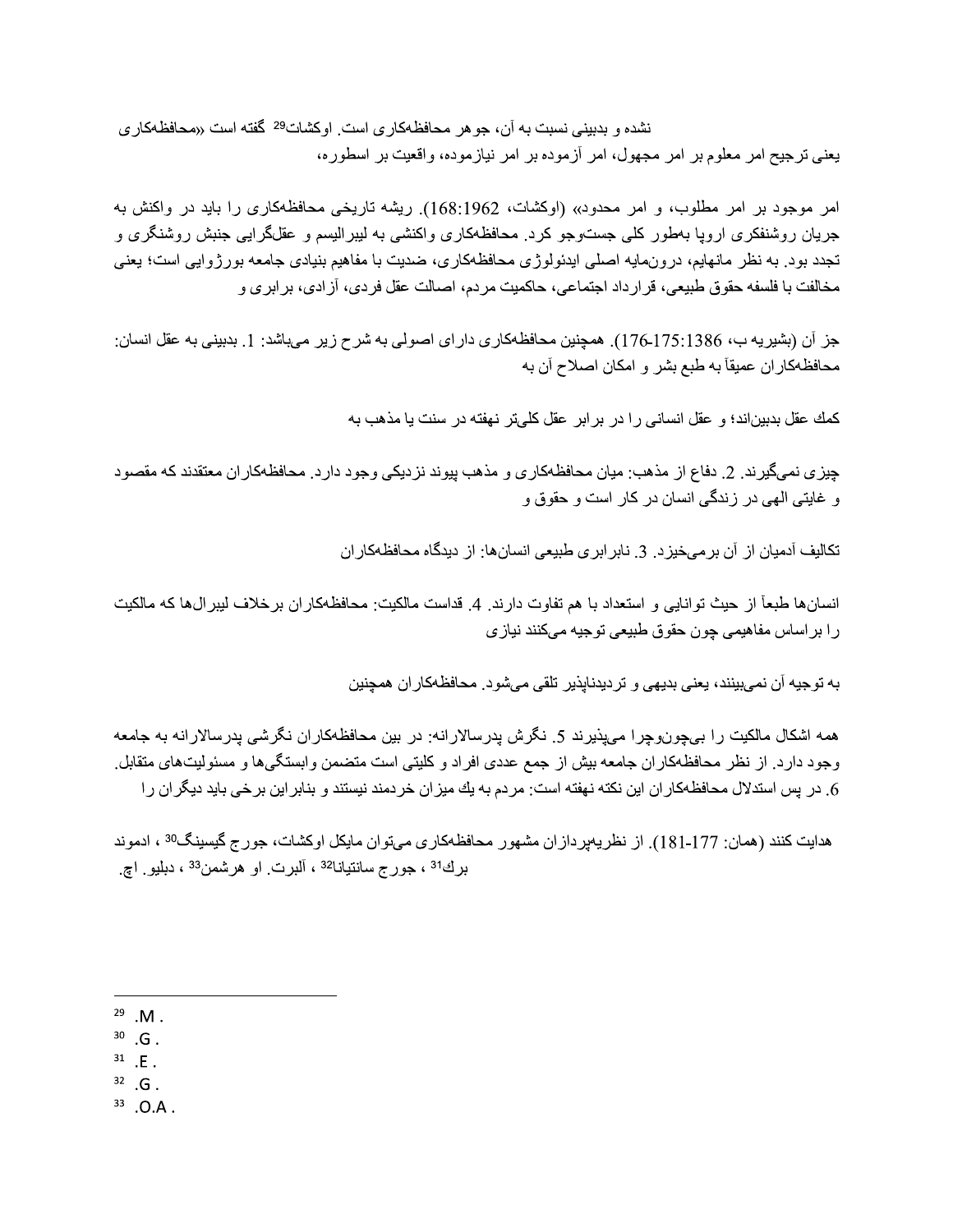مالاك<sup>34</sup> را نام برد.

**نگرش سیاسی نوگر**ا حاکی از آن است که آحاد اعضای جامعه به توان خود در تأثیر مستقیم بر مقامات تصمیمگیرنده بر ای جامعه و روند سیاسی موجود باور دارند. در نتیجه این باور ، روحیه تسلیمپذیری و قبول وضعیت موجود دگرگون میشود و جای خود را به روحیه رامجویی،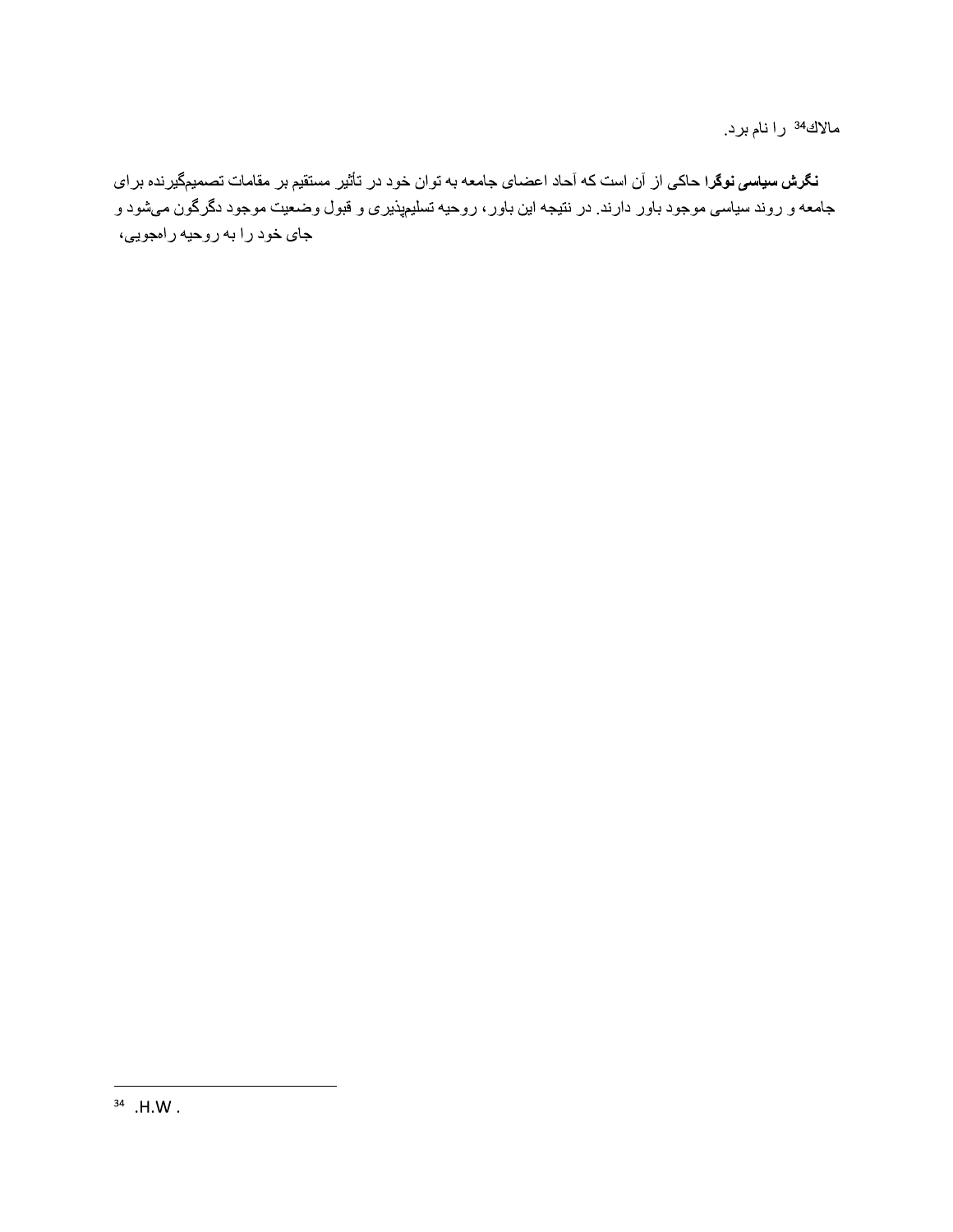همکاري، سازندگي و قدرت، جهت يافتن رامحلهاي مناسب، ميدهد (سيفـزاده، 93:1373). نوگرايي سياسي<sup>35</sup> بـمنظر آلموند و پاول<sup>36</sup> فر ایندی است که به وسیله آن افراد در فعالیتهای

سیاسی خو د بهطر ز قابل توجهی عقلانی، تحلیلی و تجر بی عمل میکنند. به این معنا که افر اد ضمن داشتن اهداف سیاسی ر امهای مؤثر رسیدن به این اهداف را مورد آزمون و سنجش قرار داده و بهترین راه ممکن را انتخاب میکنند. فرد نوگرا کسی است که در فعالیتهای سیاسی بهطرز مستقلی عمل نموده و دارای جهتگیری ادراکی نسبت به موضوعات سیاسی است و نظام سیاسی را بر مبنای نتایج عینی و تأثیر تصمیمات سیاسی در زندگی ارزیابی میکند. همچنین نوگرایی سیاسی به معنای ایمان و اعتقاد آحاد اعضای جامعه به توان فردی و جمعی داوطلبانه خود در حل مشکل است (آلموند و پاول،  $. (24:1966)$ 

نظریات مربوط به نوگر ایی سیاسی در این تحقیق به سه دسته تقسیم شدهاند: 1. نظر یات مربوط به نگر ش دموکر اتیك 2. نظريات مربوط به ليبر اليسم (آز ادىخواهى) 3. نظريات مربوط به انتقادىگرى.

نگرش دموکراتیك به معناى اعتقاد داشتن به این است كه حكومتها، قدرت و اقتدار خود را از منبع دیگرى جز خواست و اجماع رضایت عامه مردم، بهدست نمیآورند و مردم میتوانند حکومت را تغییر دهند و یا از کار برکنار سازند. بنابراین اقتدار ِ غایی و نهایی از آن مر دم است و همچنین اعتقاد بر این است که سیاست حکومت و بذیر ش یا عدم بذیر ش آن باید مو ر د داور ی مر دم قر ار گیر د (بشیر په ب، 1386.270). توجه نگر ش دموکر اتیك به بیان تفصیلی ادعای مر دم به قدر ت سیاسی و كشف ترتيبات مناسبي براي اعمال مشروع و مسئولانه آن است (اكلشال و ديگران، 172:1375). در نهايت بايد گفت كه منظور از نگرش دموکراتیك تأكید بر قدرت مردم در تأثیرگذاری بر حكومت میباشد. از صاحب نظران عمده این دیدگاه ميتوان به جان لاك<sup>37</sup> ،

ژان ژاك روسو<sup>38</sup> ، لاسول<sup>39</sup> ، زودي باربو<sup>40</sup> ، ليندسي<sup>41</sup> و جميز برايس<sup>42</sup> اشاره كرد.

لیبر الیسم را میتوان نگرشی به زندگی و مسائل آن وصف کرد که تأکیدش بر ارزش،هایی همچون آزادی برای افراد، اقلیتها و ملتهاست. اعتقاد راسخ به وجوب آزادی برای نیل به هر هدف مطلوبی صفت بارز لیبرالیسم در هر دورمای بوده است (شابیرو، 2:1380). لیبر الیسم یا آز ادیخو اهی نشاندهنده یك گر ایش، نگرش یا جهت فكری و سیاسی است كه اصول كلے آن

- $38$  .J-J.
- $39$  .H.
- $40$  .Z.

 $41$  .D.A.

 $^{42}$  J.

<sup>&</sup>lt;sup>35</sup> lacitiloP.

<sup>&</sup>lt;sup>36</sup> dna dnomlA.

 $37$   $\overline{\mathsf{J}}$ .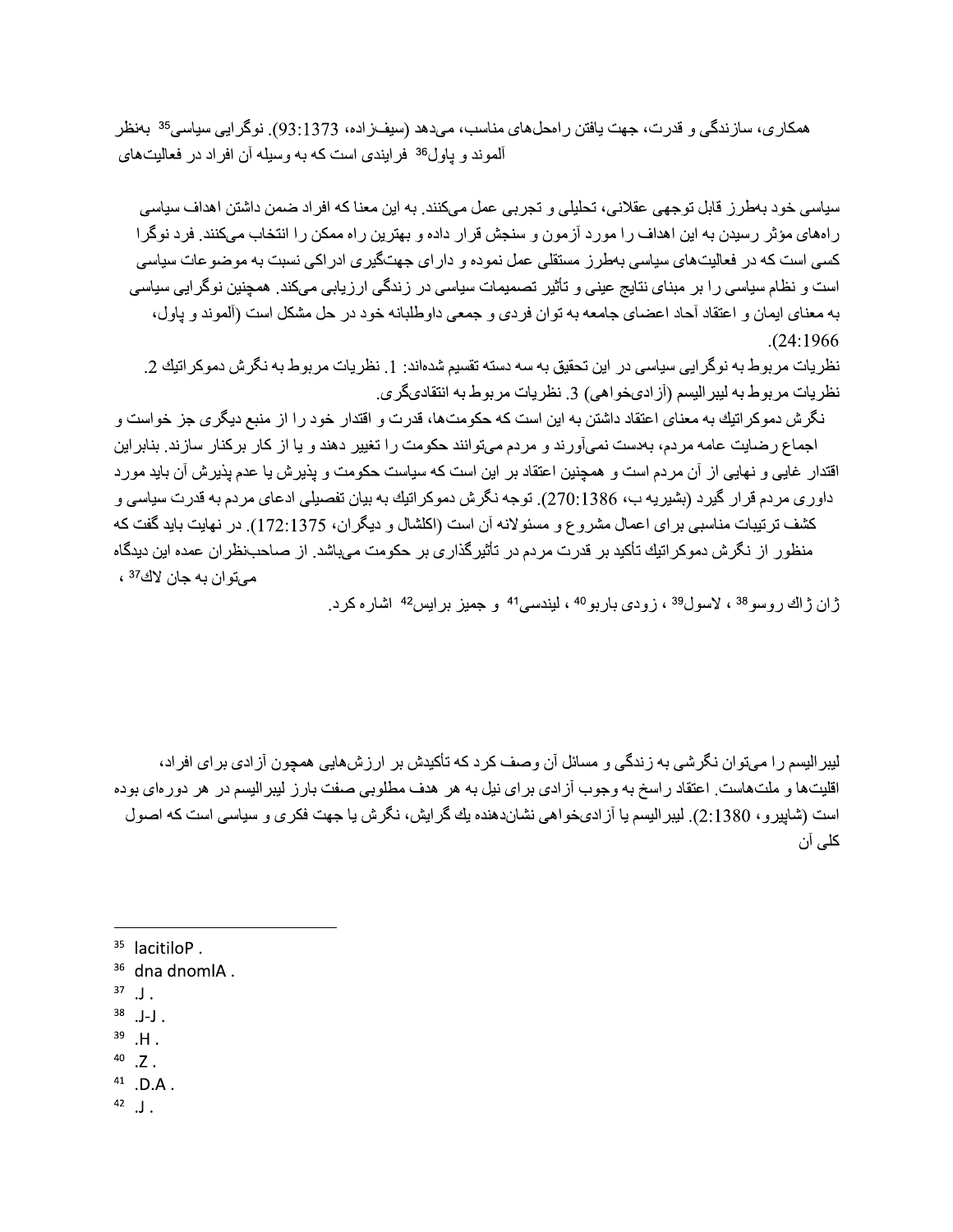عبارت است از : 1) ارزشمند شمردن بيان آزادانه عقايد فردي؛ 2) باور به اينكه بازگويي آزادانه عقايد براي فرد و جامعه سودمند است؛ 3) بشتیبانی از نهادهای اجتماعی و سیاستهایی که بیان آز ادانه عقاید ر ا ممکن میساز د (آشور ی، 280:1385). بهعبارت ديگر عناصر اصلي نگرش ليبر اليسم به شرح زير ميباشد: الف) حكومت محدود و مشروط از طريق تجزيه و تفكيك قوا؛ ب) تكثر گر و مهاي جامعه مدني؛ ج) بدبيني نسبت به حكومت بهعنوان شر ط اجتناب نايذير ؛ د) تساهل نسبت به عقيده و انديشه ديگر ان (بشير يه الف، 125:125،126). در نهايت منظور از ليبر اليسم، آز ادىخواهي و آزادي انديشه و بيان ميباشد. انديشمنداني چون مونتسكيو<sup>43</sup> ، اسيبنوز ا<sup>44</sup> ، هگل<sup>45</sup> ، هارولد لاسكي<sup>46</sup> ، فوكوياما<sup>47</sup> بزرگان ابن نحله فکر *ی* هستند.

یکی دیگر از عناصر سیاسی نوگر ایی، افز ایش روحیه و طرز تفکر انتقادی در بین افراد است که طی آن اعضای جامعه به همدیگر و به دولت با دید نقادانه نگاه مے کنند. رو حیه نقادیگر ی خود بهدنبال آز ادی بیان افکار و عقاید حاصل مے شود انتقادىگرى يعنى ارزيابى و سنجيدن، بر پايه ملاكى دقيق پذيرفتن و در عين حال، امكان دادن به كنش و انديشه ابطالکنندهای که پذیرا و رام نیست (احمدی، 73:1379). کارل ریموند پوپر<sup>48</sup> ، پورگن هابرماس<sup>49</sup> و جیمز میلر<sup>50</sup> ازجمله

متفکرینی هستند که از این ایده دفاع میکنند. چارچوب نظر ی با توجه به اینکه نظریه واحدی که بتواند بحث نگرش سیاسی و عوامل مؤثر بر آن را بهطور مفصل تبیین نماید وجود ندارد. بنابر این از یك چارچوب نظری تركیبی به تفكیك متغیر های مستقل تحقیق بر ای تبیین ر ابطه این متغیر های با نو ع نگرش سیاسی استفاده شده است و در نهایت با استفاده از این چارچوب نظری فرضیات تحقیق ارائه شده است. از جمله عوامل تأثير گذار بر نگرش سياسي، جنس مي.باشد. به عقيده جي<sub>.</sub> شوبر ت<sup>51</sup> ممكن است تفاوتهای تفکر سیاسی بین زن و مرد بهخاطر جانبیتر بودن مغز زنان نسبت به مردان در راستبرتری باشد. یعنی ز نان بهخاطر ر استبر تر ی مغز ی احتمالا در تصمیمگیر یهای سیاسی

- $43$  .hC.
- $44$  .B.
- $45$  .F.W.G.
- $46$  .J.H.
- $47$  .F.
- $48$   $\overline{\phantom{1}}$  R.K.
- $^{49}$  . J.

 $50$   $\overline{\phantom{0}}$ .

 $51$   $\overline{\phantom{1}}$ .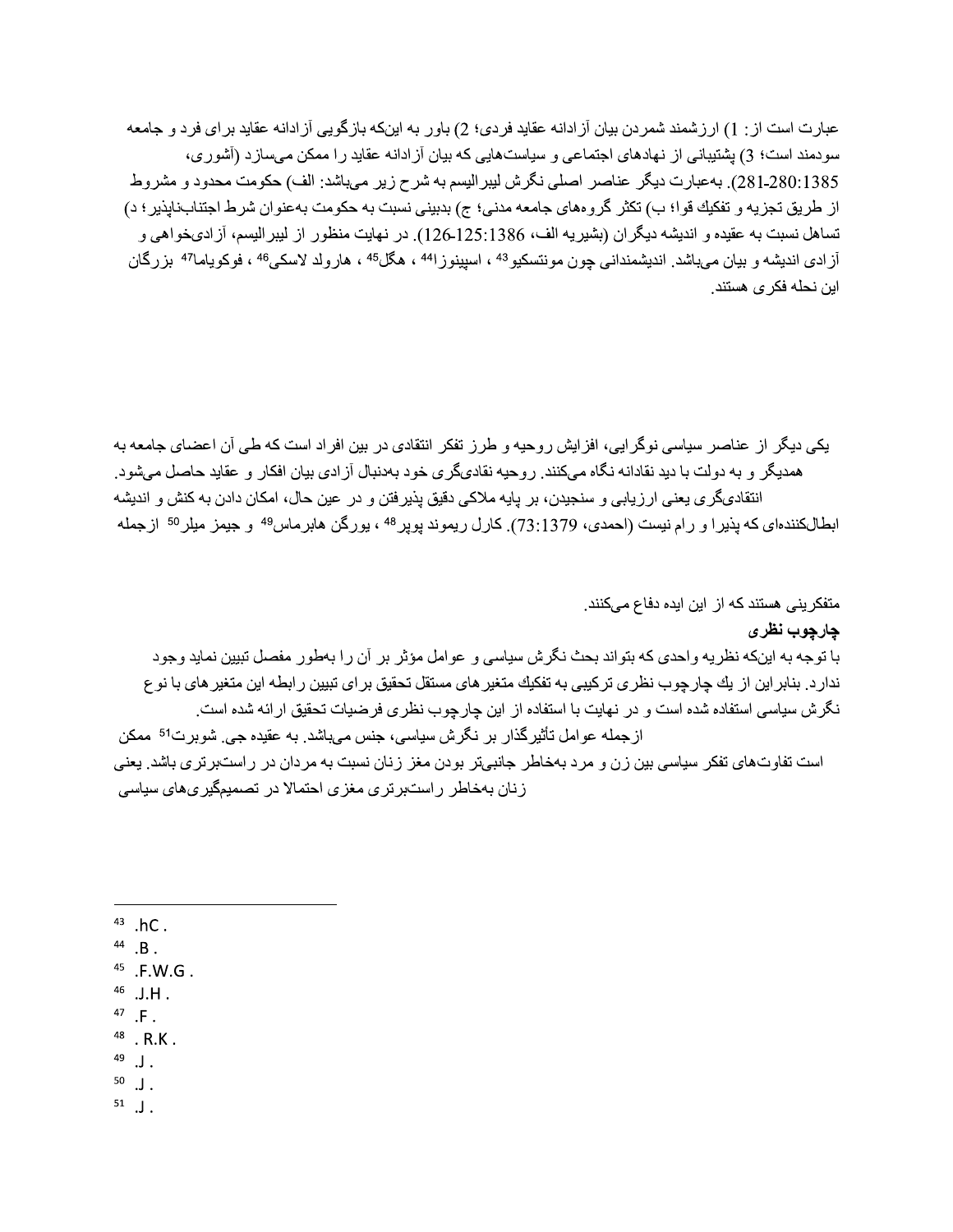كلنگرتر<sup>52</sup> از مردان بوده و توانايي تصميمگيري بهتري از مردان دارند (هرمن، 58:1385). بشیر یه معتقد است زنان نسبت به مردان از آگاهی کمتر ی بر خور دارند و در مقایسه با مردان از نظر سیاسی بی قاوتترند و در صورت مشارکت در زندگی سیاسی بیشتر از مردان به احزاب سنتگرا یا محافظهکار گرایش دارند (بشیریه، (292:1380). بنابر پڑ و هش لیپست<sup>53</sup> ، ز نان بیش از

مر دان از اجز اب محافظهكار حمايت ميكنند (ليبست، 1966، نقل از بشير به، 1380:293) عامل تأثیر گذار دیگر بر نگر ش سیاسی افر اد، و سایل ار تباط جمعی است بهطور یکه آلموند و یاول مدعی هستند که تجر بیات تاریخی حاکی از آن است که توسعه تکنولوژی، علوم و گسترش آموزش و رسانههای ارتباط جمعی در ایجاد فرهنگ نوگرا نقش اساسی دارند (سیفـزاده، 92:1373). لرنر معتقد است که دسترسی به وسایل ارتباط جمعی بیششرط مشارکت در جامعه نوین بوده و وسایل ارتباط جمعی مستقیمآ بر نگر شها و رفتار های فر دی تأثیر ًمیگذار ند (مولانا، 84:1371). ر اینگو لد<sup>54</sup> معتقد به این است که اینتر نت شاید عصر

جدیدی از دموکر اسی مشارکتی و شور ایی را در مقام حوزه عمومی سیاسی پدید آورد. وی ادعا دارد که «جماعات مجازی در حال رشد در اینترنت میتوانند به شهروندان در احیای ابعاد از دست رفته دموکراسی و ایفای نقش جدیتر مردم در فرايند سياسي كمك كنند» (ميناوند، 128:1385). «ايوان ايليچ»<sup>55</sup> و «بورديو»<sup>56</sup> نيز بيشتر بر نقش وسايل ارتباط جمعي و آموز ش

رسمی در مدرن کردن جامعه تأکید داشتهاند. همچنین «آندرسن»<sup>57</sup> و «پانسن»<sup>58</sup> هم به رسانههای

ارتباط جمعی اشاره کرده و معتقدند که هر مصرف رسانهای پیامدی دارد که میتواند در در ازمدت از طریق تغییر دادن آگاهي، ارزشها و نگرشها و حتي معرفي سبكهاي زندگي جديد به تغيير ساختار جامعه و مدرن كردن آن منجر شود (فاضلي، 167:1382).

بعضبي از انديشمندان ديگر به پايگاه اقتصادي اجتماعي و تأثير آن بر نگرش سياسي اشار ه ميكنند. به عقيده گر امشي<sup>59</sup> «در غرب حکومت فکری و اخلاقی طبقه بورژوا موافقت تودههای

عظیم شهروندان را برای تشکیل حکومتی لیبرال بهدست آورده است. آنچه حکومت را در غرب حفظ میکند راه ورسم زندگی، تفکر ، آرزوها و اخلاق و آدابی است که بیشتر مردم ضمن مطابقت دادن خود با جهانبینیای که طبقه بورژوازی حاكم اشاعه داده است كسب كردهاند»

- $52$
- $53$  M.S.
- $54$  .H.
- $^{55}$  .  $\vert$  .
- $56$   $\mathsf{P}$ .
- $57$  .hC .H .
- 58
- $59$   $\cdot$  A  $\cdot$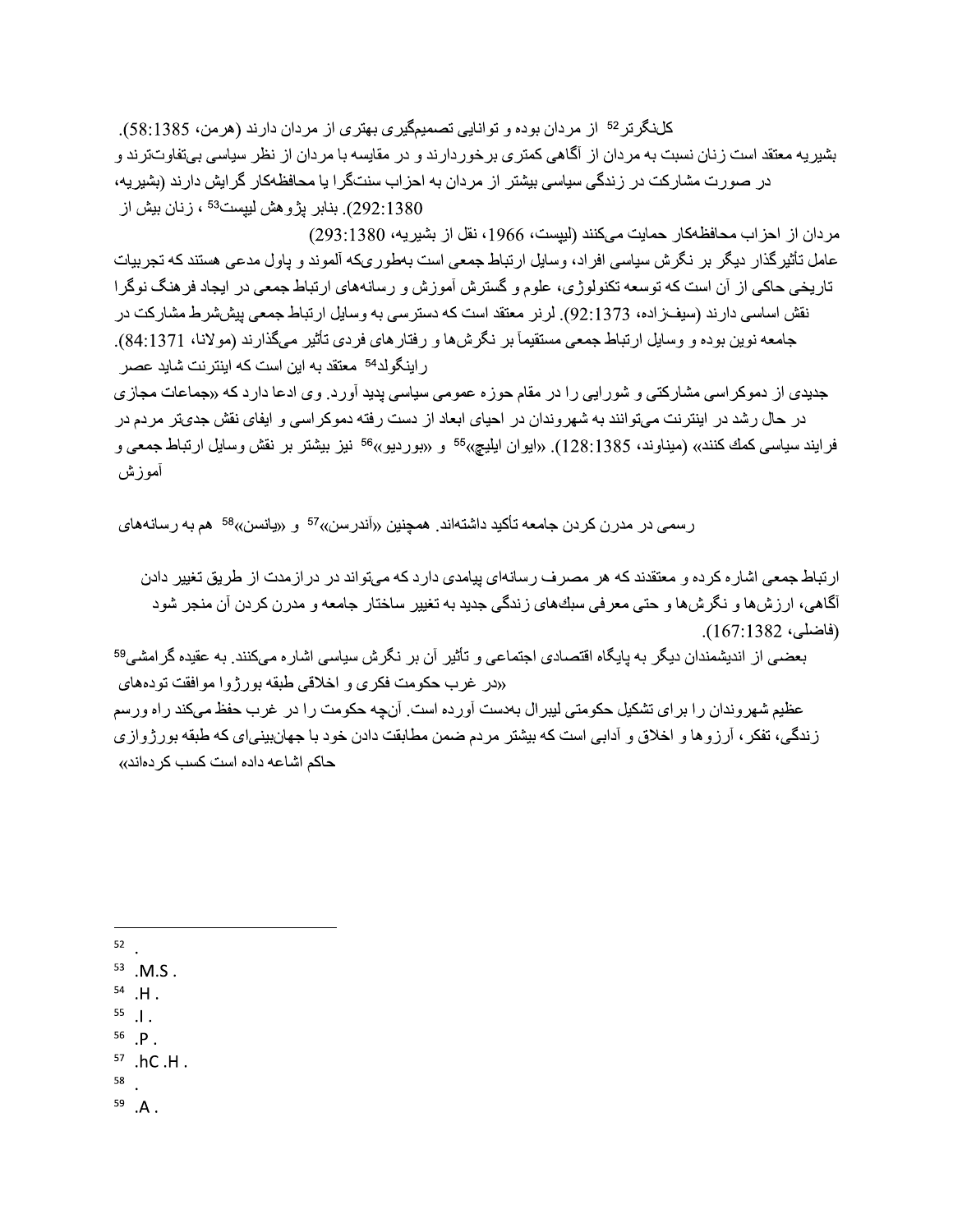(فیوری، 295:1360). کو هن<sup>60</sup> یکی از شرطهای اساسی دموکر اسی را «رفاه اقتصادی» میداند. افر اد فقیر به هیچ روی نمیتوانند درباره امور اجتماعی آگاهیهای کافی بهدست آورده و به نحو مؤثری به گفتوگو راجع به مسائل اجتماعي بپردازند<sub>.</sub> پس فقط اغنيا هستند كه ميتوانند شهرونداني با روحيه همگاني باشند» (كو هن، 166-164:1373). لیپست معتقد است که از دور ان گذشته تاکنون همیشه این بحث مطرح بوده که هر ملتی که از رفاه بیشتری برخوردار باشد، فرصتها و امکانات بیشتری برای حفظ دموکر اسی دارد. از نظر وی جوامع مرفه دارای امکانات بیشتری از لحاظ دسترسی به دموکر اسی هستند. او معتقد است که کشور های دموکر اتیك از درجه بالاتری از توسعه اقتصادی بر خور دار ند. بهنظر او توسعه اقتصادی باعث افز ایش در آمد میشود که این خود امنیت بیشتر اقتصادی و گستر ش تحصیلات بالاتر را در پی دارد و میتواند اساس و شالوده دموکر اسی را پیریزی کند (قوام، 1384:107:1384). وی همچنین ادعا دار د که باثباتتر بن شکل دمو کر اسی تنها هنگامی بهدست می آید که طبقه متوسط آنقدر بز ر گ باشد که نه نخبگان ثروتمند در بالا و نه تهیدستان در پایین نتوانند بر زندگی سیاسی مسلط شوند (کویستیو ، 1385:104).

دینداری بهعنوان یکی دیگر از عوامل تأثیرگذار بر نگرش سیاسی میباشد که اندیشمندان مختلفی به آن توجه نمودهاند. كولريج<sup>61</sup> معتقد است ميان محافظهكاري و مذهب پيوند نزديكي

وجود دار د. محافظهکار ان معتقدند که مقصود و غایتی الهی در زندگی انسان در کار است و حقوق و تکالیف آدمیان از آن بر مے خبز د. او مے گو بد «خداو ندا، ما ر ا از فلسفه مر دمے و مر دم فلسفے نجات بده». بر ك<sup>62</sup> معتقد است «انسان طبعآ موجودي مذهبي است». بـمنظر او انقلاب فر انسه اوج

توهم انسان در عصر روشنگری و انتقام خدا بود (بشیریه، 179:1386). باربیه<sup>63</sup> در مورد رابطه

دین اسلام با مدرنیته سیاسی معتقد است جهان اسلام با مدرنیته سیاسی ناآشناست. علت این وضعیت را میتوان در خود اسلام جست، زیرا دین اسلام بهشدت به بعد اجتماعی خود اهمیت میدهد. در حقیقت ایمانآورنده با اعلام ایمان به اسلام وارد امت اسلامی میشود، امتی که از او فراتر میرود و همه زندگیاش را تعیین میکند. بدینسان تعلق او به امت از سرنوشت فردیاش مهمتر مینماید و نمیتواند مورد شك و تردید قرار گیرد، درست به این سبب است كه مسلمان نه میتواند از ایمان خود دست بردارد و نه به مذهب دیگر ی بگرود (باربیه، 327:1386). البته بهنظر میرسد با توجه به اینکه باربیه اطلاعات دقیقی از وضعیت دین اسلام نداشتهاند اظهارنظری غیردقیق در رابطه بین اسلام و مدرنیته سیاسی ارائه دادهاند كه جای بحث دار د

 $60 K$ .

 $^{61}$  .T.S.

 $62$   $E$ .

 $^{63}$  .M .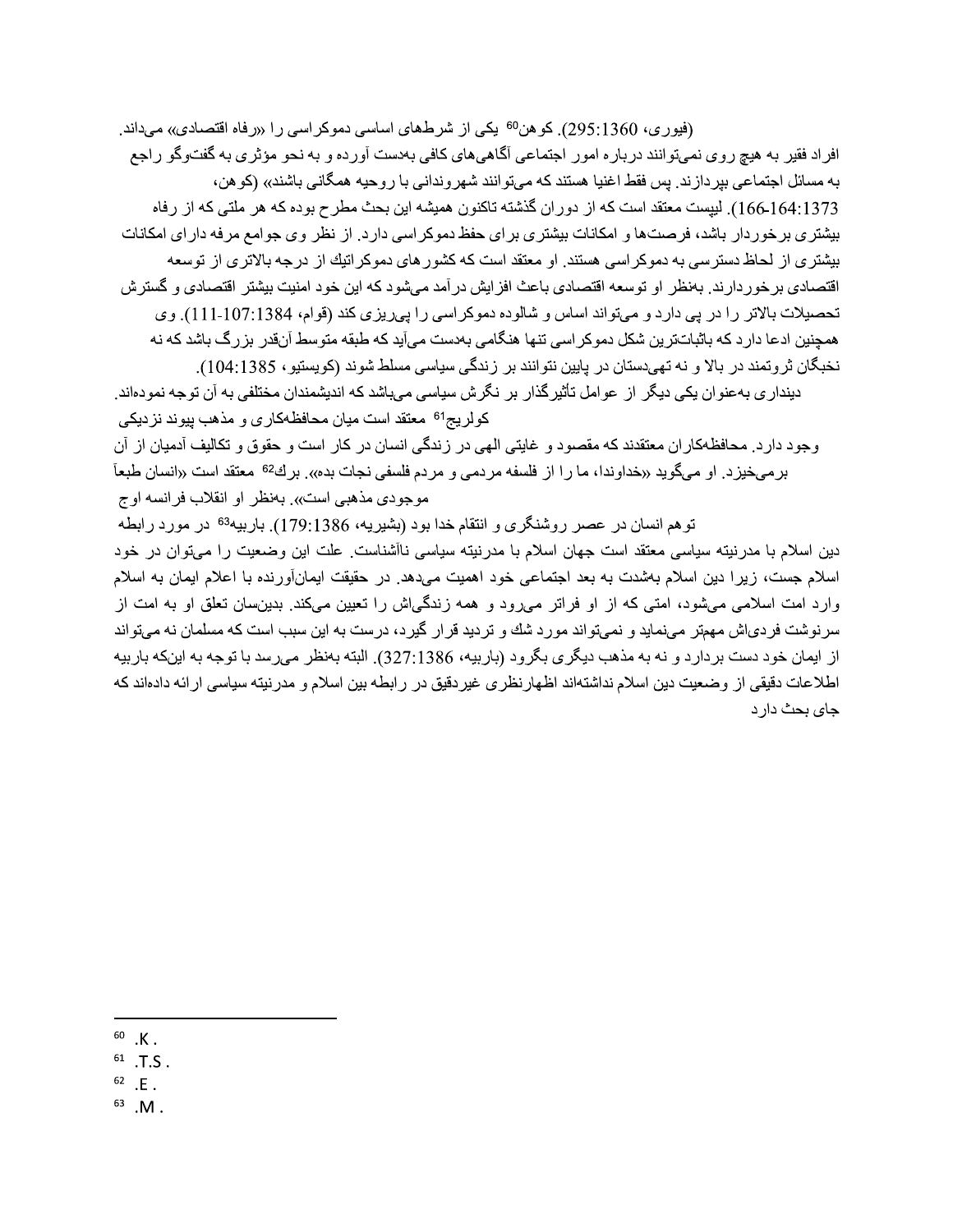زیر ا اگر ما برداشت عقلگرایانه از اسلام را مدنظر داشته باشیم اسلام با مدرنیته سیاسی

تضادی ندارد. کما اینکه در جمهوری اسلامی ایران نیز اقداماتی در مورد دولتسازی

صورت گرفته است که این مسئله نشاندهنده تطابق اسلام با مدر نیته سیاسی و دولت مدر ن

#### مے باشد۔

مشارکت سیاسی و آگاهی سیاسی از دیگر عوامل تأثیرگذار بر نگرش سیاسی میباشند. هر جامعهای بر ای ایجاد فضای دموكراتيك، قانونمند و مردمي نيازمند بويايي در ابعاد مختلف سياسي، اجتماعي و اقتصادي است و اين امر زماني حاصل می شود که در جامعه فر هنگ سیاسی مشارکت، نهادهای مشارکت قانونی متعدد، تساهل و مدار ای سیاسی و بالأخر ه امکان مشاركت آز ادمنشانه كليه افر اد در امور سياسي و اجتماعي وجود داشته باشد. مشاركت وسيله و فرصتي است در جهت ابراز هويت سياسي و استعدادهاي مستعد انسانها كه به تحقق جامعه مدنى بسيار كمك مىكند. فقدان زمينهها و شرايط مناسب مشارکت باعث افسر دگی و بیتفاوتی مردم نسبت به نظام سیاسی گردیده و سامان سیاسی را در مسیر سقوط قرار مے،دهد (از غندی، 1385.1385). از دید توکو پل<sup>64</sup> ، آز ادی مدر ن هم مستلز م استقلال فر دی و هم مستلز م مشار کت در ز ندگی سیاسی و بنابر این، مستلز م مشار کت در امور کشور است (بار بیه، 197:1386) مشار کت سیاسی اصولا بر ای تحقق دموكر اسي معنادار ، شرط لازم تلقي شده ولي كافي بهشمار نيامده است (بشيريه، 375:1382). مشاركت اندك مردم و بیتفاوتی آنها نسبت به عملکرد نظام سیاسی خطری جدی برای دولتهای مدرن بهشمار میرود. بدین طریق لازمه دموکر اسی، مشارکت مستمر ِ مردم در امور گوناگون است. تنها در رژیمهای اقتدار گر است که بدون توجه به اصلاحات و دگر گونیهای اجتماعی، بر ای مشارکت مردم ارزشی قائل نیستند (قوام، 1381:83). در راستای اهمیت آگاهی سیاسی در حکومتهای مردمی و اینکه افراد برای آنکه شهروندانی شایسته باشند باید به اندازه کافی از سیاست آگاهی داشته باشند، دلی کار بینی

و کیتر<sup>65</sup> استدلال میکنند که «احتمال مشارکت شهروندان مطلع، در سیاست بیشتر است و آنان بهتر میتوانند منافع شخصی خود را تشخیص دهند، بهتر میتوانند نفع فردی خود را با افکار

و ایدههای خاص در بار ه دنیای سیاست ار تباط دهند، به احتمال ز یاد دار ای افکار ی هستند که

از انسجام کافی بر خو ر دار ند و در طول ز مان ثابت می مانند و به احتمال ز یاد افکار شان ر ا

به گونهای عقلانی و معنادار ، به مشارکت سیاسی خود ارتباط میدهند. بهنظر آنها هرچه

 $64$  .eD  $.A$ .

<sup>&</sup>lt;sup>65</sup> dna inipraC-illeD.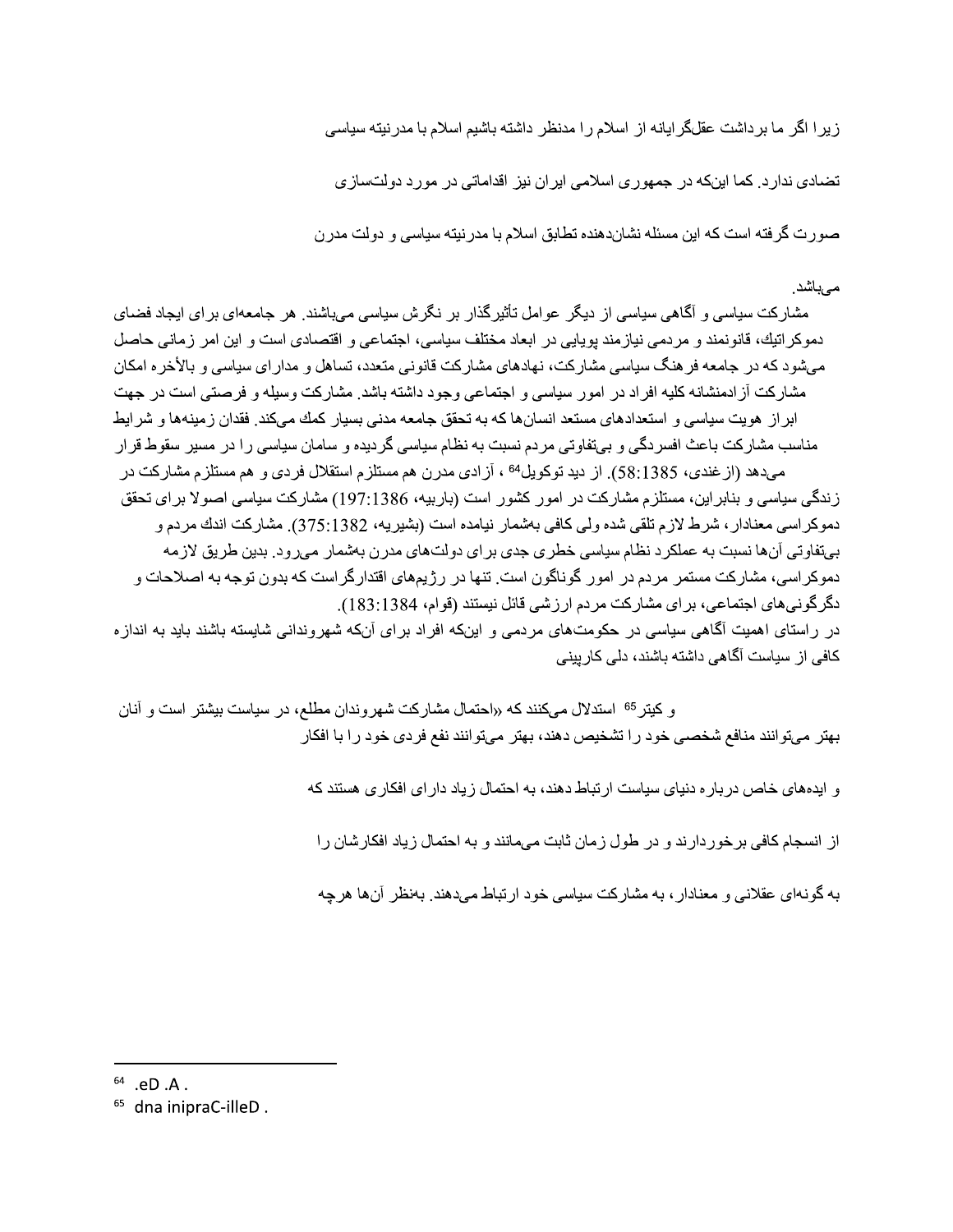شهروندان مطلع باشند، به احتمال زیاد سایر لوازم و شرایط شهروندی مطلوب، نظیر مدارس سیاسی را از خود نشان ميدهند (دلمي كارييني و كيتر ، 1996 به نقل از مسعودنيا، 1387). خلاصه متغير هاي مستقل تحقيق مبتني بر نظريات مطرح شده به صورت زیر استخراج شدهاند :

جدول شماره 1. متغير هاي مستقل تحقيق و مباني نظري آن ها

متغيرنظريهيرداز

جنسیتجے شو بر ت، لیپست، بشیر یه پایگاه اقتصادی اجتماعىوبلن، گرامشى، كوهن، ليپست وسایل ارتباط جمعالموند و پاول، لرنر ، راینگولد، أندرسن، یانسن ديندارىكولريج، باربيه، برك آگاهی سیاسدکارپینی و کیتر مشار کت سیاستو کویل، راش

# فرضيات تحقيق

بين سن و نوع نگرش سياسي رابطه وجود دارد. ـبین زنان و مردان از نظر نوع نگرش سیاسی تفاوت وجود دارد. ـبین افراد مجرد و متأهل از نظر نوع نگرش سیاسی تفاوت وجود دارد. بين پايگاه اقتصادي لجتماعي و نوع نگرش سياسي رابطه وجود دارد. ـبین میزان دینداری و نوع نگرش سیاسی رابطه وجود دارد. ـبین میزان استفاده از وسایل ارتباط جمعی و نوع نگرش سیاسی رابطه وجود دارد. بین میزان مشارکت سیاسی و نوع نگرش سیاسی رابطه وجود دارد. ـبین میز ان آگاهی سیاسی و نوع نگرش سیاسی ر ابطه وجود دارد. روش تحقيق مطالعه حاضر ، به لحاظ اجرا از نوع پیمایشی، به لحاظ معیار زمان، مقطعی، به لحاظ معیار کاربرد، کاربردی و به لحاظ معیار ژرفایی، پهنانگر است. جمعیت آماری تحقیق را کلیه شهروندان 18 ساله و بیشتر شهر بزد در زمان مطالعه تشکیل میدهند. برای بر آورد حجم نمونه ابتدا يك مطالعه مقدماتي روى 30 نفر از پاسخگويان انجام شد تا واريانس صفت مورد مطالعه (نگرش سياسي) مشخص گردد. سپس با استفاده از فرمول کوکران با سطح اطمینان 95 درصد و فاصله اطمینان 5 درصد، حجم نمونه 280 نفر مشخص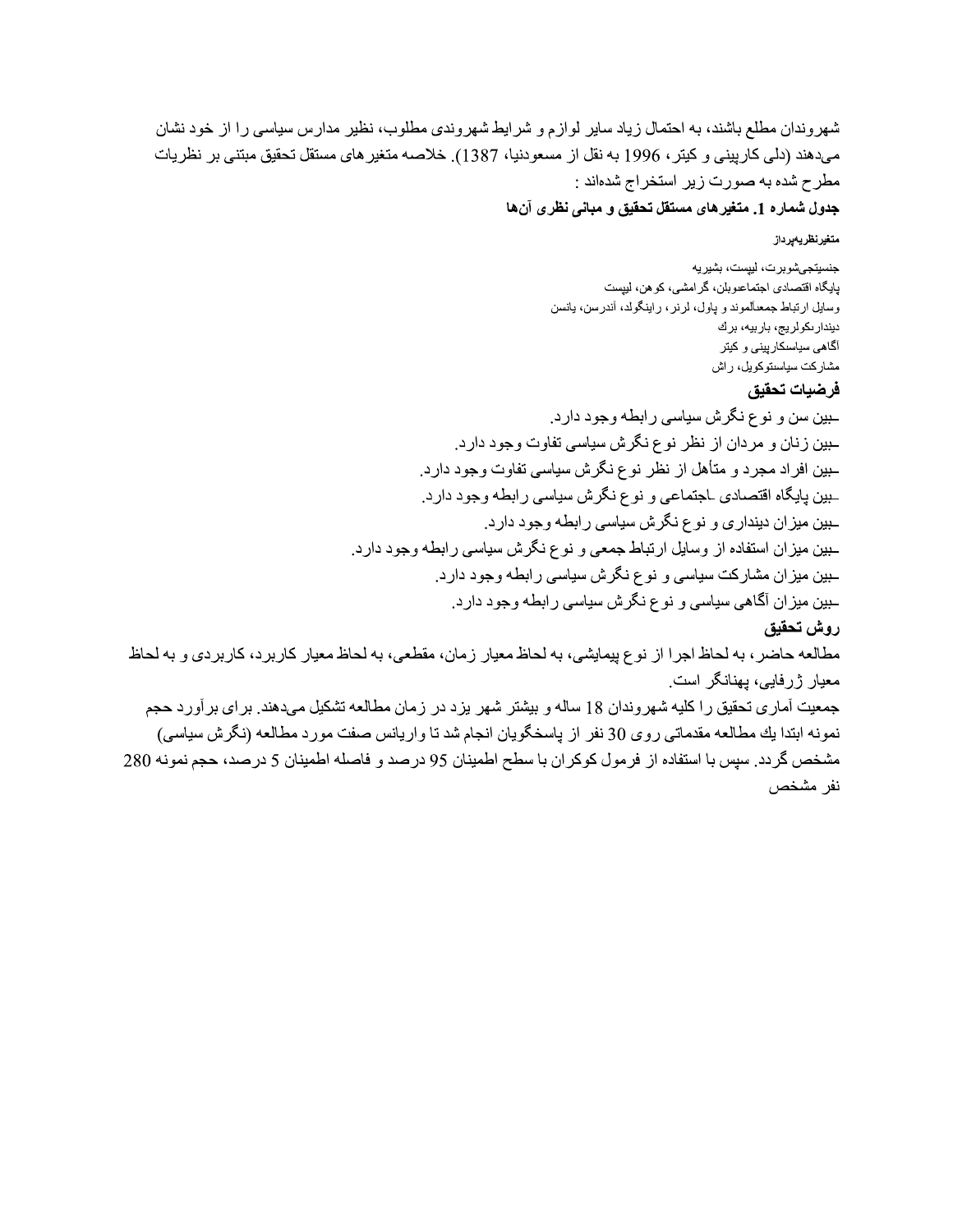گر دید ِ ر و ش نمو نهگیر ی در ِ این تحقیق، خوشهای چندمر حلهای بوده است ِ

بر سشنامه به عنوان ابز ار مورد استفاده در این مطالعه، پس از احراز اعتبار و پایایی آن در مراحل مقدماتی تحقیق، برای جمعآور ی دادههای مورد نیاز در مرحله نهایی مورد استفاده قر ار گرفت.

اعتبار ابز ار تحقیق از نوع محتوایی بوده است. بر ای سنجش پایایی تحقیق، از تکنیك هماهنگی در ونی گویهها استفاده شد میز ان آلفای کرونباخ بر ای منغیر هایی که به صورت ساز ه تهیه شده بودند محاسبه گردید. میز ان آلفا بر ای منغیر دیندار ی (0/90)، بر ای متغیر مشارکت سیاسی (0/84) و بر ای متغیر نگرش سیاسی (0/79) شده است. با توجه به اینکه مقدار آلفای هر سه متغیر مذکور بالاتر از 0/7 بوده بنابر این مےتوان گفت که هماهنگی در ونی گویههای این متغیر ها در حد مطلوبے ہو دہ است۔

جهت تجزيه و تحليل دادهها از نرمافزار كامييوتري 16 SPSS براي آزمون مدل ساختاري از نرمافزار، LISREL 8.54 استفاده شده است. برای آزمون فرضیات از آزمونهای ضریب همبستگی پیرسون، تی و رگرسیون چندمتغیره و برای الگوسازی مدل معادلات ساختاری از نرمافزار لیزرل استفاده شده است.

## تعريف نظرى و عملياتي متغيرها

رسانههای ارتباط جمعی<sup>66</sup> : مجموع فنون، ابزار و وسایلی را مهرساند که از توانایی انتقال پیامهای ارتباطی، حسی و اندیشهای در یك زمان بهشمار بسیاری از افراد مخصوصاً در فواصل زیاد بر خور دار است (بیرو، 1380:1991). برای سنجش میزان استفاده از وسایل ارتباط جمعی سؤالاتی در مورد میزان استفاده از تلویزیون، ماهواره، رادیو، اینترنت و مطبوعات پرسیده شده است.

دينداري<sup>67</sup> : عبارت خواهد بود از يذيرش تمام يا بخشي از عقايد، اخلاقيات و احكام ديني به نحوي كه شخص ديندار خود را ملزم به تبعيت و رعايت از اين مجموعه بداند (حشمت يغمايي، 1380:190). براي سنجش میز ان دیندار ی با توجه به ابعاد مختلف دیندار ی (مناسکی، دانشی، عاطفی، پیامدی و اعتقادی) از نظر گلاك و استارك، از گويههاى تحقيق افشانى (1385) استفاده شده است.

پایگاه اقتصادی ـاجتماعی<sup>68</sup> : جایبی که هر کس در ساخت اجتماعی و اقتصادی اشغال میکند

 $66$  ssaM.

<sup>67</sup> 

<sup>&</sup>lt;sup>68</sup> cimonoceoicoS.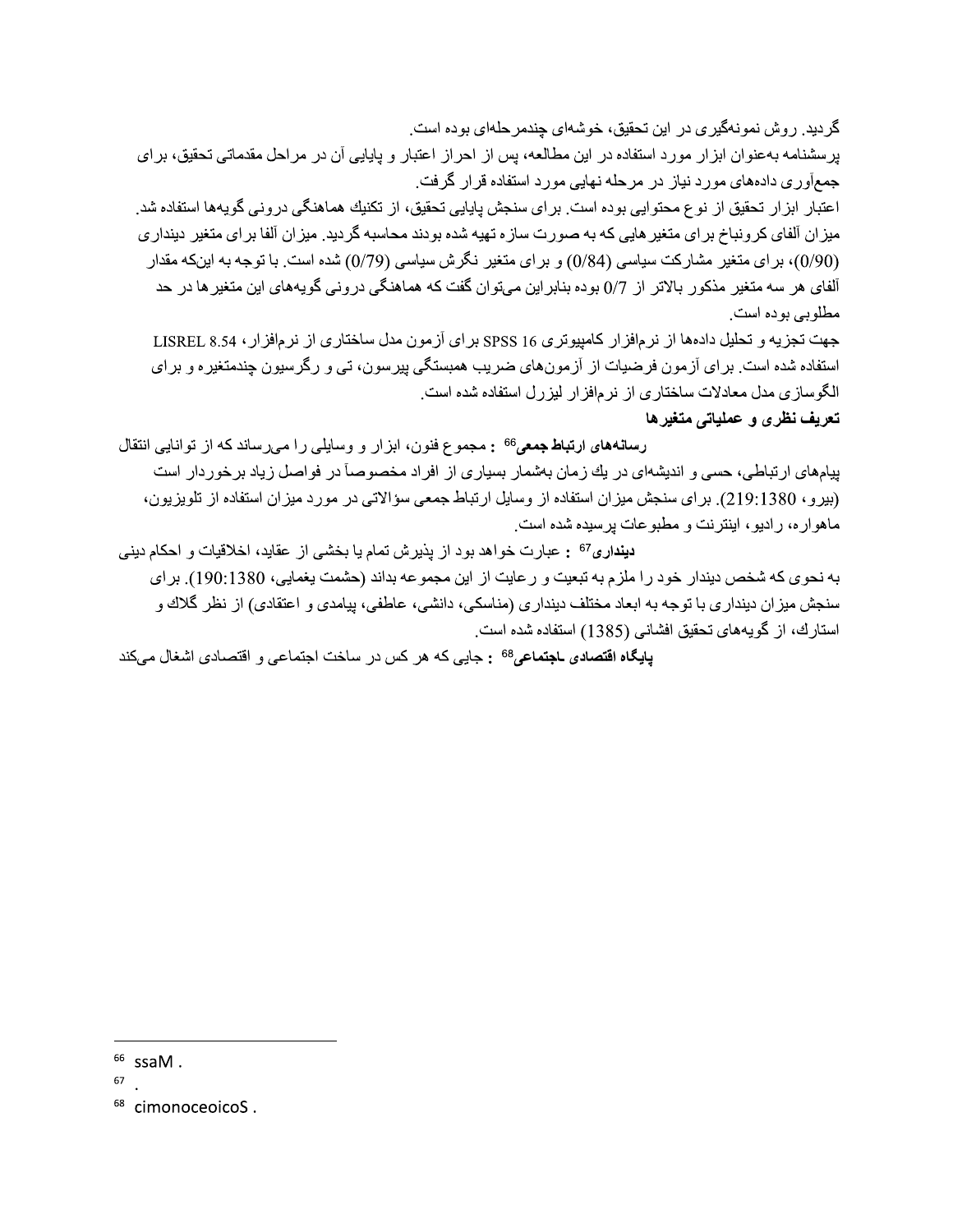«جاییکه یك فرد خاص در نظامی مخصوص و در زمانی معین اشغال میكند، پایگاه او در بر ابر این نظام خوانده میشود». بایگاه اقتصادی: وضعی را که فرد در رژیم اقتصادی دار است و یا دقیقتر ، وضع او در بخش تولید را میرساند. بابگاه اجتماعی: عبارت از بك سازه ذهنی است و ارزیابی آن با كاربرد معبار های ارزشی ـاجتماعی رایج در جامعه صورت ميگير د (بير و ، 1380). بر اي سنجش پايگاه اقتصادي ـاجتماعي نيز سؤ الاتي در مور د در آمد خانو اده، تحصيلات باسخگو ، تحصیلات والدین باسخگو و وضعیت اشتغال وی و والدینش پرسیده شد.

مشارکت سیاسی<sup>69</sup> : «درگیر شدن فرد در سطوح مختلف فعالیت در نظام سیاسی از عدم درگیری تا داشتن مقام رسمی سیاسی است» (راش، 1381:1381). میزان مشارکت سیاسی فرد در این بژوهش بر مبنای ملاكهایی چون فعالیت در ستاد انتخاباتی كاندیداها، عضویت در جلسات احزاب و گروههای سیاسی، شركت در جلسات تشکلها، شرکت در جلسه سخنر انی فعالان سیاسی، شرکت در راهیبماییها، دعوت از مردم به رأی دادن به فرد خاصبی و شر کت در انتخابات مختلف مور د سنجش قر ار گر فته است.

آ**گاهی سیاسی<sup>70</sup> :** دانیل لرنر <sup>71</sup> آگاهی سیاسی را اینطور تعریف میکند: «یکی از عوامل پویایی

اجتماعی، آگاهی مردم نسبت به حقوق و وظایف و پی بردن به علل اساسی مسائل اجتماعی و سیاسی است بدانسان که ر وابط و مناسبات موجود در جامعه را بتوان بر رسی کر د و از راه تجزیه و تحلیل در ست آنها و نگر ش عمیق و اصولی به بنیادهای اجتماعی، توانایی عملی و فکری را بیشتر نمود» (لرنر ، 1958).45). برای سنجش میزان آگاهی سیاسی سؤالاتی به صورت چهار گزینهای در مورد و اژگان سیاسی، شخصیتهای سیاسی، رویدادهای سیاسی و نهادهای سیاسی پرسیده شد. **نگرش سیاسی :** متغیر اصلی تحقیق، نگرش سیاسی است<sub>.</sub> نگرش سیاسی آمادگی و یا آمادگی درونی برای انجام عمل به نحوی خاص در بر ابر پدیدهای سیاسی است. خواه این پدیده یك ایدئولوژی باشد، خواه یك نیر و ، مسئله یا امر مر تبط با احزاب یا افراد سیاسی باشد (بیرو، 1380:72). از نظر آلموند، نگرش سیاسی تمایلات درونی و روانی افراد در جهت کنش سیاسی است که خود متأثر از عواملی مانند سنتها، خاطرات تاریخی، انگیزهها، عواطف، نهادها و عوامل جامعهیذیری سياسي است (آلموند و وربا<sup>72</sup> ، 13:1963). تحقيقات مختلف با

توجه به رویکرد و یا نوع تحقیق خود به تقسیمٖبندی خاصبی از ابعاد نگرش سیاسی پرداختهاند. در این تحقیق با مطالعه منابع داخلی و خارجی، و با توجه به هدف تحقیق بر ای نگرش سیاسی

- <sup>70</sup> lacitiloP.
- $71$  .D.
- $72$  dna dnomlA.

<sup>&</sup>lt;sup>69</sup> lacitiloP.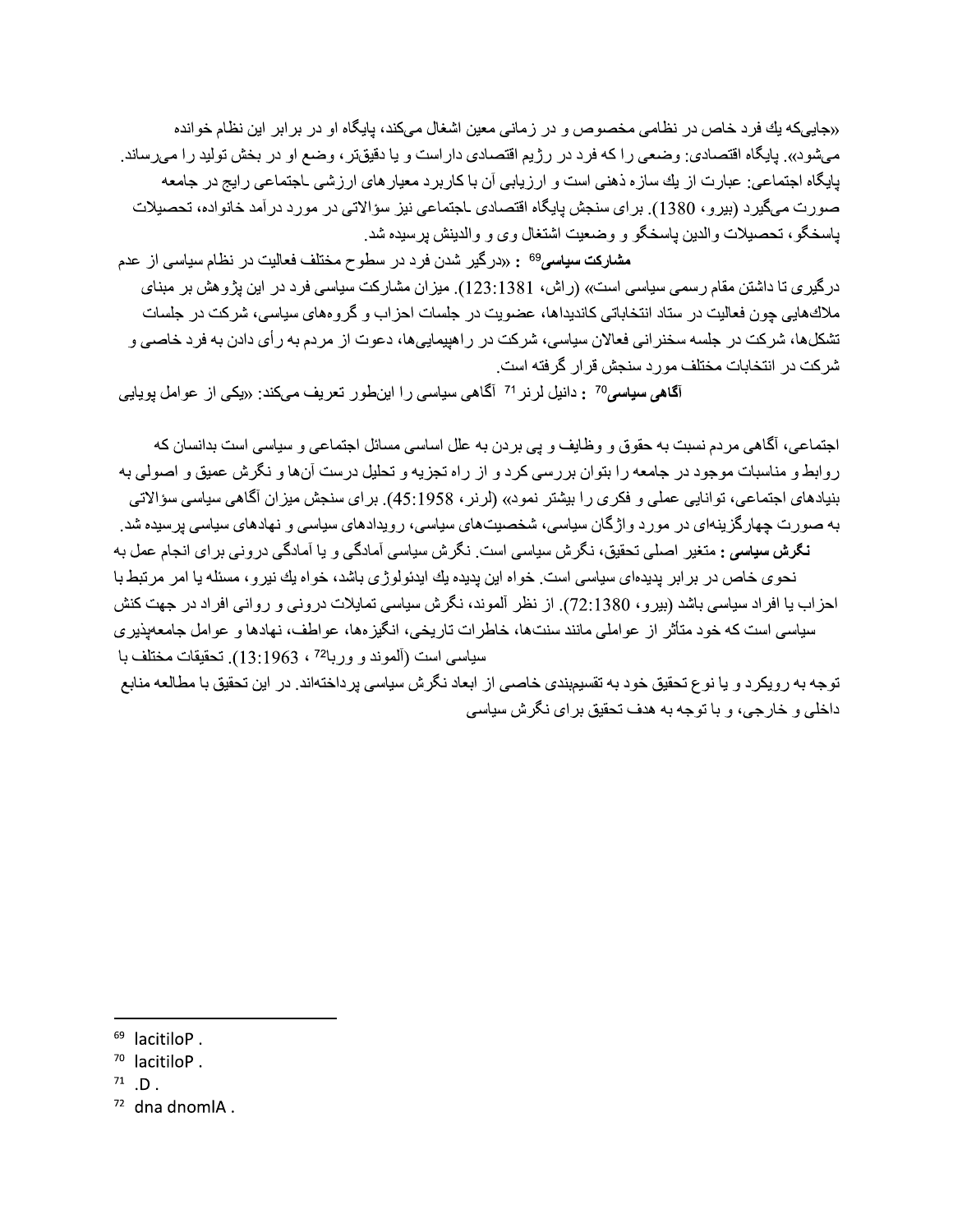دو بعد در نظر گرفته شد: سنتگرا و نوگرا. برای سنجش این متغیر چندین گویه طرح شد که برخی از این گویهها از تحقيقات قبلي (صباغيور 1373، مجاهد 1381، ذاكري 1384) اخذ شده و برخي نيز محققساخته، ميباشد. يافتههاى تحقيق

از مجموع 280 ياسخگوي اين تحقيق، 51/1 درصد (143 نفر) را مردان و 48/9 درصد (137 نفر) را زنان تشكيل دادماند

44/3 درصد افراد مذكور مجرد و مابقى (55/7 درصد) متأهل بودهاند.

برای پاسخ به این سؤال که «نوع نگرش سیاسی شهروندان بزدی چگونه است؟» از آزمون <sub>ا</sub>تكنمونهای استفاده گردید. بر ای سنجش نگرش سیاسی شهر وندان، 16 گویه که مربوط به ابعاد نگرش سیاسی میشد در برسشنامه گنجانده شد. با توجه به اینکه گویهها چهار گزینهای بودند حداقل امتیاز باسخگو از مجموع گویهها 16 و حداکثر 64 خواهد شد. عدد 40 بهعنوان حد وسط دامنه مزبور انتخاب گردید اختلاف معنىدار از 40 به بالا یا به پایین، نشاندهنده نوگرا یا سنتگرا بودن یاسخگویان از نظر نگرش سیاسی میباشد.

جدول شماره 2. خروج آزمون تی <sub>(t)</sub> تك نمونه ای<sup>73</sup> برای بررسی نوع نگرش سیاسی یاسخگویان

متغيرفراوانىميانگينانحراف معيارتندرجه آزادسطح معنىدارى نكرش سياسي 27602/ 3978/ 510/ 135/ 135 274000

خر وجي آز مون t نشان داد كه ميانگين نمر ه نگر ش سياسي بر ابر 39/02 شده است. همچنين انداز ه t بر ابر 135/10 و سطح معنیداری (50000 sig) از 0/05 کمتر شده است یعنی تفاوت معنیداری از متوسط دارد. با توجه به اینکه میانگین بهدست آمده کمتر از 40 ميباشد بنابراين در مجموع نمره نگرش سياسي ياسخگويان از حد متوسط کمتر بوده است و میتوان گفت که پاسخگویان از نظر نوع نگرش سیاسی بیشتر سنتگرا میباشند.

برای مقایسه وضعیت نگرش سیاسی در بین مردان و زنان، همچنین افراد مجرد و متأهل و بالأخره افراد شاغل و غیرشاغل از آزمون تب<sup>74</sup> استفاده شده است که نتایج این آزمونها در جدول

شمار ه 3 منعكس شده است.

 $73$  T elpmaS-enO.

<sup>&</sup>lt;sup>74</sup> T selpmaS-tnednepednl.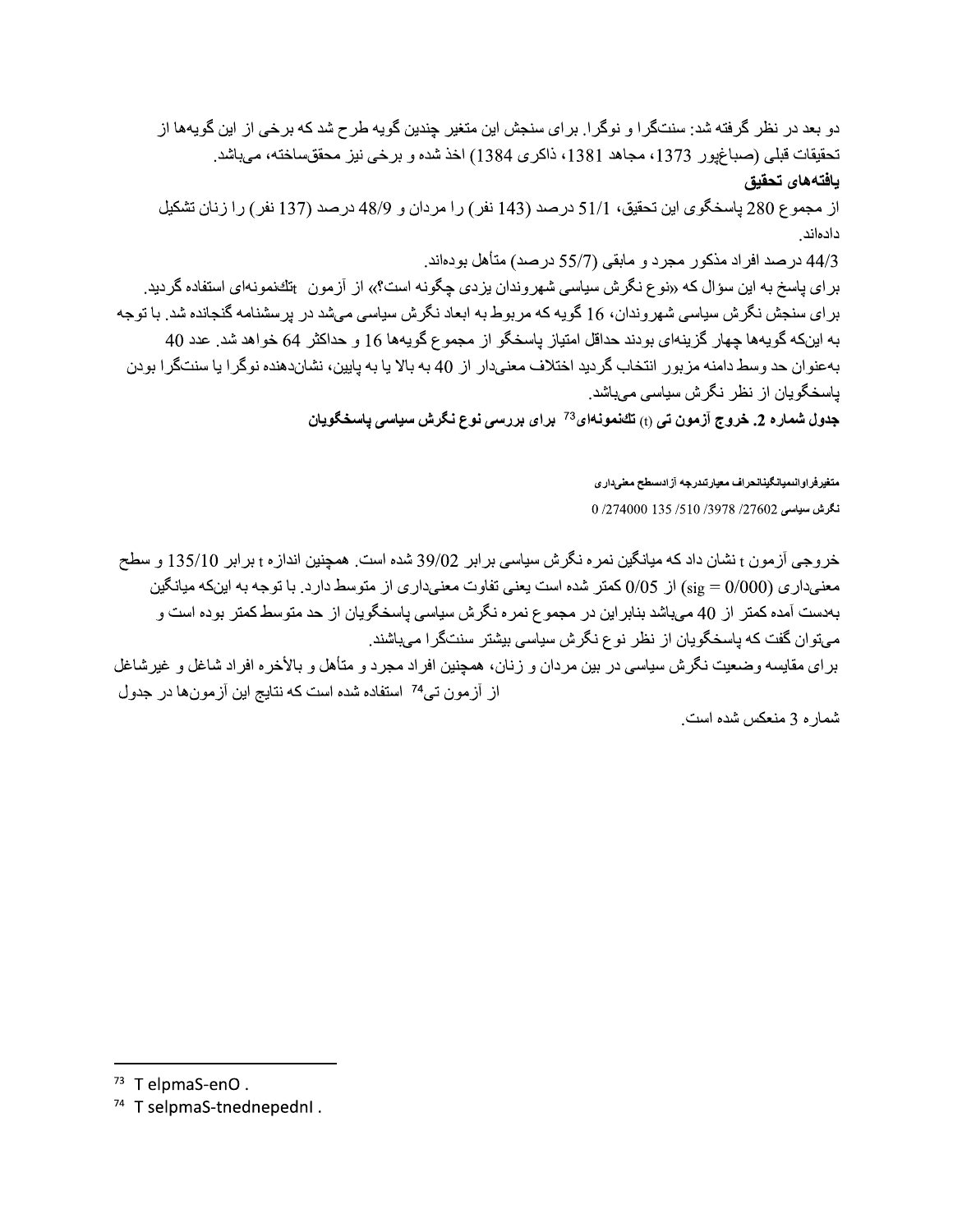## جدول شماره 3. خروجی آزمون تی (t) جهت مقایسه نگرش سیاسی گروههای مختلف

متغير مقولاتتعدادميانگينانحراف معيارتندرجه آزادسطح معلىدارى

مرد 14109/ 6/4720  $0/274820/227$ جنسيت زن 13594/ 5 /4632

مجرد 12233/ 4802/ .<br>وضعيت تأهل42/ 3 274001/ 0 /274001<br>متأهل 15498/ 1538/ 4538/ 5 /4538

غير شاغل 15036/ 4740/ 5  $0/2742801/08$ وضعيت اشتغال شَاغِلَ 12661/ 4619/ 6

بافتههاي جدول شماره 3 نشان ميدهد ميانگين نگرش سياسي مردان (47/09) و زنان (46/94) تفاوت معنىداري (820/ = sig) با هم ندارند ولي ميانگين نگرش سياسي افراد مجرد (48/33) بهطور معنىداري (0/001/ sig) بيش از نگرش سیاسی افر اد متأهل (45/98) است بنابر این میتوان گفت که افر اد مجر د نسبت به افر اد متأهل از نظر نو ع نگرش سیاسی نوگراتر هستند. بین میانگین نگرش سیاسی افراد غیرشاغل (47/36) و افراد شاغل (46/61) نیز تفاوت معنیداری (sig = 0/280) وجود ندار د.

بر ای بر رسی ر ابطه سایر متغیر های مستقل تحقیق با نگرش سیاسی و با توجه به اینکه این متغیر ها در سطح فاصلهای انداز مگیری شدهاند از آزمون ضریب همبستگی بیرسون استفاده شده است که نتایج این آزمونها در جدول زیر گزارش شده است :

جدول شماره 4. خروجی آزمون پیرسون برای بررسی رابطه متغیرهای مستقل با نوگرایی سیاسی

متغيرمقدار ضريب ييرسونسطح معنىدارى

سن008-0/160 0 تحصيلات150/ 0013/ 0 يابكاه اقتصادى اجتماعى134/ 0/0027 ميزان ديندارى112/-046/0 ميزان آگاهي سياسي247/ 0000/ 0 ميزان مشاركت سياسي297/ 0000/ 0 میزان استفاده از وسایل ارتباط جمعی308/ 0000/ 0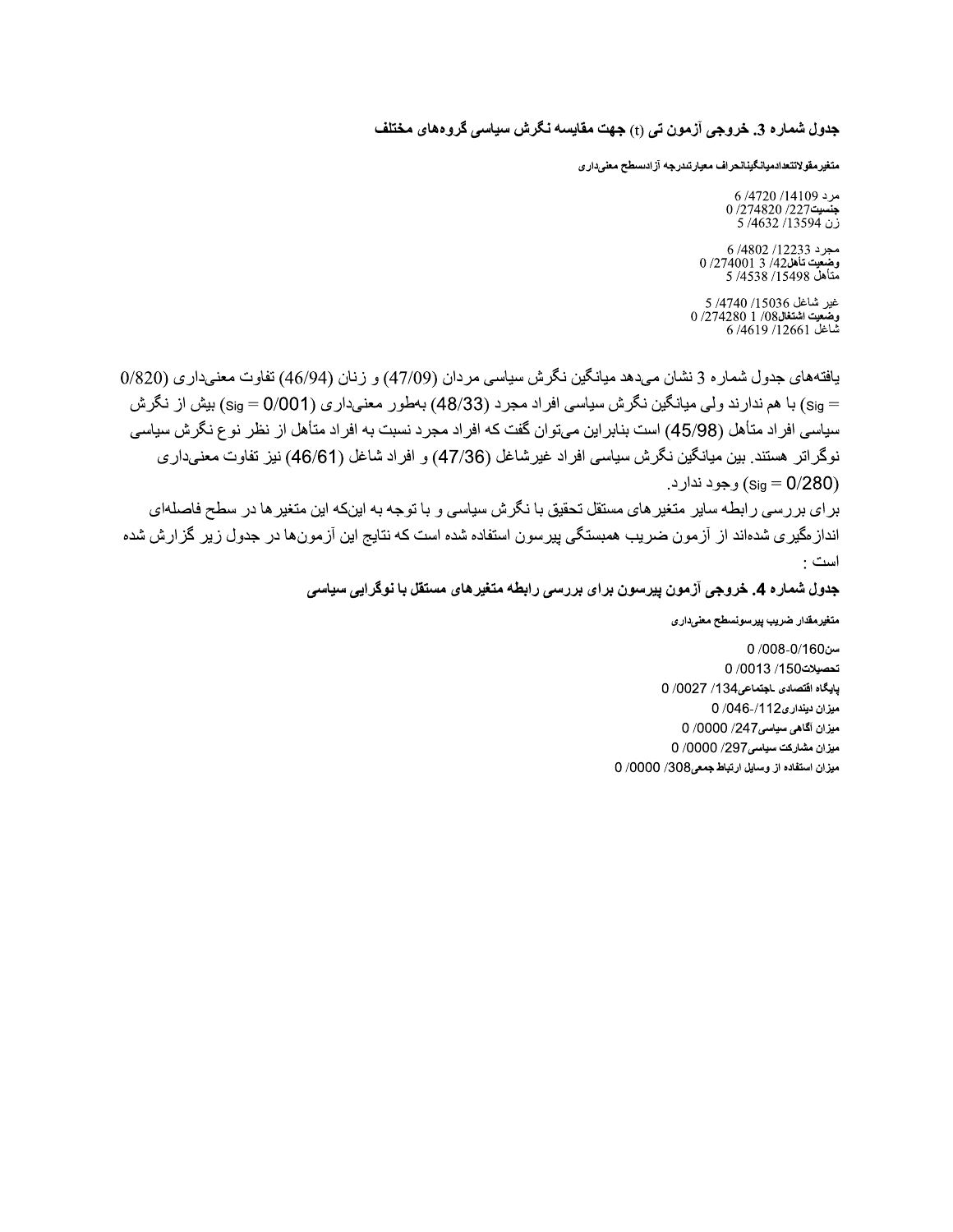ات جدول شماره کی، رابطه منعیر های سن و میران دینداری با نوع نکرش سیاسی معکوس و معنیدار است :عات جدول شماره 3، رابطه منغیر های سن و میزان دینداری با<br>:عات جدول شماره 3، رابطه منغیر های سن و میزان دینداری با<br>ایگاه اقتصادی ـاجتماعی، میزان آگاهی سیاسی، میزان مشارکت<br>ش سیاسی مستقیم و معنیدار است یعنی افراد با تحصیلات بر اساس اطلاعات جدول شماره 3، رابطه متغیر های سن و میزان دینداری با نوع نگرش سیاسی معکوس و معنیدار است<br>به عبارت دیگر با افزایش سن و میزان دینداری، نگرش،های سیاسی بیشتر سنتی است تا نوگرا. در حالیکه رابطه متغیر های<br>حصوبات، بهعبارت دیگر با افرایش سن و میران دینداری، تکرشهای سیاسی بیشتر سنتی است تا توکر ا ِ در حالیکه لـه منغیر های سن و میز ان دینداری با نوع نگرش سیاسی معکوس و ما<br>نینداری، نگرش های سیاسی بیشتر سنتی است تا نوگرا <sub>.</sub> در حالیکه راه<br>نیز ان آگاهی سیاسی، میز ان مشارکت سیاسی و میز ان استفاده از وسایا<br>ار است یعنی افراد با تحصیل ً تحصيلات، پايگاه اقتصادي ـاجتماعي، ميران اڪاهي سياسي، ميران مسارڪت سياسي و ميران استفاده ار وسايل ارتباط ، دینداری با نوع نگرش سیاسی معکوس و معنیدار است<br>بی بیشتر سنتی است تا نوگر ! در حالیکه رابطه منغیرهای<br>ن مشارکت سیاسی و میزان استفاده از وسایل ارتباط<br>سیلات بالاتر ، کسانیکه آگاهی سیاسی و مشارکت سیاسی<br>ند و همچنین کسانیکه آگا بر اساس اطلاعات جدول شماره 3، رابطه متغیر های سن و میزان دیندار<br>به عبارت دیگر با افزایش سن و میزان دینداری، نگرش های سیسی بیشنا<br>تحصیلات، پایگاه اقتصادی ـاجتماعی، میزان اگاهی سیاسی، میزان مشا<br>جمعی با نگرش سیاسی مستقیم و مع دار آست یعنی افراد با تحصیلات بالاتر ، کسانیکه در طبقات بالای جامعه ریدگی بر اساس اطلاعات جدول شماره 3، رابطه متغیر های سن و میز ان دینداری با نوع نگرش سیاسی معکوس و معنیدار است<br>به عبارت دیگر با افزایش سن و میزان دینداری، نگرش،های سین و میزان دینداری با نوع نگرش سیاسی معکوس و معنیدار است<br>تحصیلا جدول شماره 3، رابطه متغیر های سن و میزان دینداری با نوع نگرش سیاسی معکوس و .<br>فزایش سن و میزان دینداری، نگرش های سواسی بیشتر سنتی است تا نوگرا. ر حالمیکه را<br>اقتصادی ـاجتماعی، میزان آگاهی سیاسی، میزان مشارکت سیاسی و میزان ا میکنند، اشخاصبی که از وسایل ارتباط جمعی بیشتر استفاده میکنند و همچنین کسانیکه آگاهی سیاسی و مشارکت سیاسی دارید تکری*نهای تو*کرایاته*تری دار*ند. بر اساس اطلاعات جدول شماره 3، رابطه متغير هاى سن و ميزان ديندارى با نوع نگرش سياسى معكوس و معفىدار است<br>به عبارت ديگر با افزايش سن و ميزان ديندارى، نگرش هاى سياسى بيشتر سنتى است تا نوگرا ـ در حالىكه رابطه متغير هاى<br>جمعى با دینداری، نگزش،های سیاسی بیشتر سنتی است تا نوگرا ِ در حالیکه رابطه متغیرهای<br>دینداری، نگزش،های سیاسی بیشتر سنتی است تا نوگرا ِ در حالیکه رابطه متغیرهای<br>میزان آگاهی سیاسی، میزان مشارکت سیاسی و میزان استفاده از وسایل ارتباط<br>ج

در یك جمع بندی از از مون های مطرح شده، رخر سیون چندهانه تاثیر متعیر های مسئفل بر متعیر و ابسته را بر جدول شماره 5. رگرسیون چندگانه تأثیر متغیرهای مستقل بر نوع نگرش سیا*سی* 

#### متغير هاى مستقلبتاضريب تعيينسطح معنىدارى

<sub>-</sub> رسانههای ارتباط جمعی19/ 1003/ 1000/ 0 بر گ**رسبیون چندگانه**<br>رگرسبی**ون چندگانه**<br>در بك جمعبندی از آزمون های<br>جدول شماره 5. رگرسبیون چندگانه<br>منغیرهای مستقلبتاضریب تعیینسطح معنیدار<br>میزان استفاده از رسانههای ارتباط جمعی<br>میزان دینداری21/ 0000/ 0000/ 0000/ 0000/ 000<br>م ميزان ديندارى 21/ 000/ 0000/ 0 0 /0000 /005 /23 /23 0/000 0 000 میر ان مشارکت سیاسی25/ 000/<br>.

ارتباط جمعی، میران احاهی سیاسی، میران مسارکت سیاسی و میران دیندار *ی* ناتیر جدول العالم و تكون المستقلين بالتوسيق التي تتم التقليل المستقل التي توافق الحكوم المستقل التي تست الرسال التي ت<br>تعليم المستقلين المستقلين التي تتم التي تم التقليل المستقل التي تم التي تم التي تم التي تم التي تم التي تم ال معنیداری بر تکرش سیاسی دارند. در بین منعیر های تحقیق، میران مشارکت سیاسی با 6 درصد بیشترین سهم را د بیسی<br>؛ میز ان مشارکت سیاسی و میز ان دینداری تأثیر<br>شارکت سیاسی با 6 درصد بیشترین سهم را در تبیین<br>ں سیاسی .. و سرت يورن باست - ساير باستوريس مستن بر سرح - سرمن سايستي باست بريد باست - سرمن - سرمن سايستي باست باست باس<br>سانههاى ارتباط جمعى19/ 000 / 0000 / 0000 / 0000 / 0000 / 0000 / 0000 / 0000 / 0000 / 0000 / 0000 / 0000 / 000<br> ىلارش سياسى دارد.

**جدول شماره 6. اثرات مستقیم، غیرمستقیم و کل متغیرهای مستقل بر نـگرش سیاسی**<br>نوع اثر

متخیر های میز ان استفاده از وسایل<br>معنیداری بر نگرش سیاسی دارند<br>نگرش سیاسی دارد<br>ج**دول شماره 6. اثرات مستقیم، غیره**<br>منغیرهای مستقلکل<br>میزان مشارکت سیاسی23/ 0/26 00<br>میزان منداری26/ 003/ 0/26 009<br>میزان سینداری26/ 003/ 0/26-0<br>م میر ان مسارکت سیاسی26/ U /26–U /26 ميزان آگاهي سياسي23/ 003/ 026/ 0 -میر ان دیندا*ر ی*22/U9-U/U13 /U9-U سبقان مستقلکل<br>متغیر های مستقلکل<br>میزان مشارکت سیاسی26/ 0-26/ 0<br>میزان مشارکت سیاسی26/ 0-26/ 0<br>میزان مشارکت سیاسی28/ 003/ 0026/ 003<br>میزان دیندار میزان دیندار 09- 0/ 013/ 09- 0/<br>میزان استفاده از رسانههای ارتباط جمعی!

<sub>د</sub> رسانههای ارتباط جمعی19/ 11/7/ 030/ 0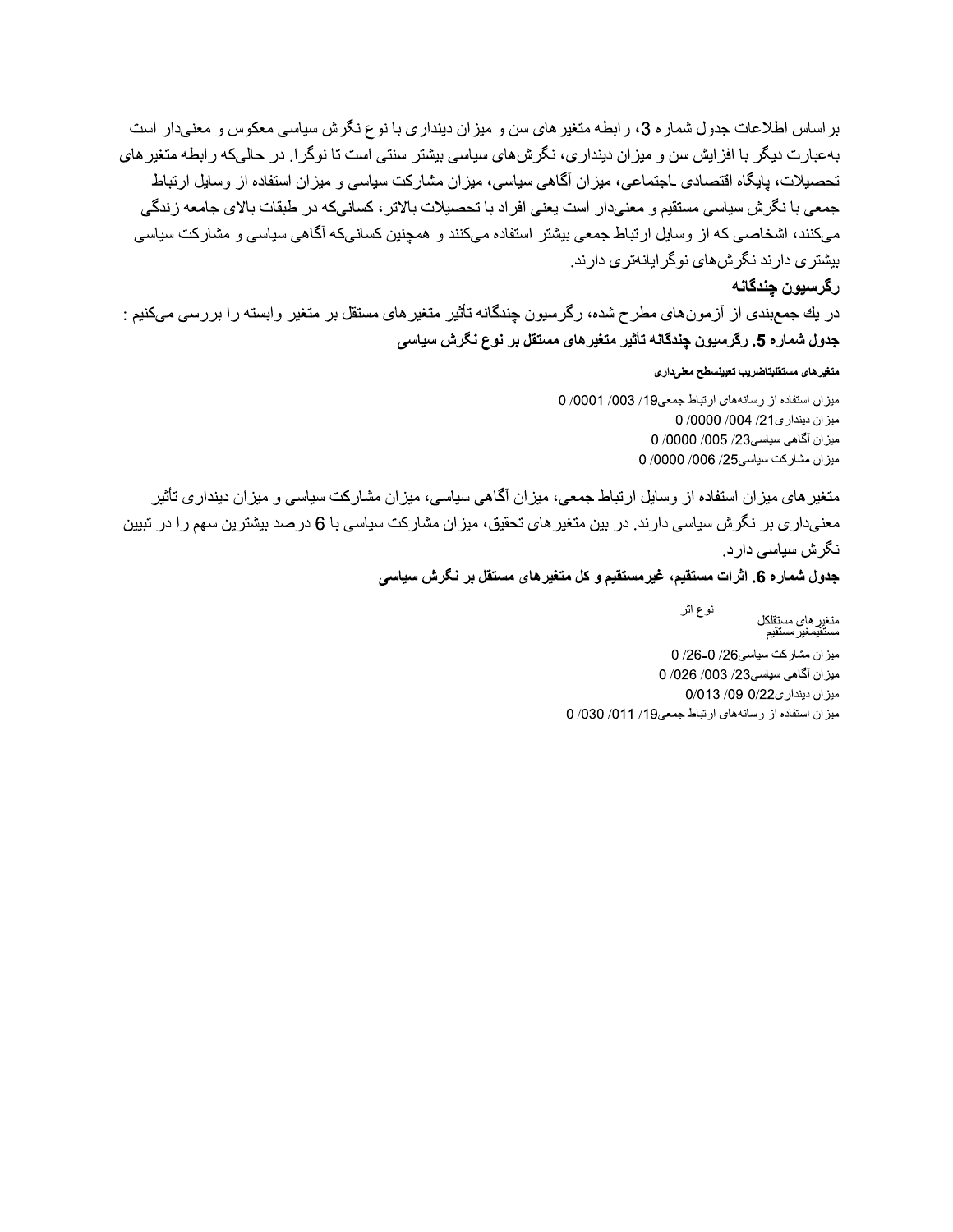Adjusted squareR squareR 0/0466/0218/206

از مجموع متغیر های وارد شده در معادله رگرسیون، 4 متغیر مستقل تأثیر معنیداری بر متغیر وابسته داشتهاند. از بین متغیر های باقیمانده در مدل رگرسیون، میزان مشارکت سیاسی، میزان آگاهی سیاسی، میزان دینداری و میزان استفاده از رسانههای ارتباط جمعی در مجموع بیشترین تأثیر را بر نگرش سیاسی داشتهاند. با استفاده از واریانس ترکیب خطی متغیر های مستقل میتوان 20/6 درصد از واریانس نگرش سیاسی را توضیح داد. مابقی تغييرات متغير وابسته بهدليل ييچيده و چندبعدي بودن متغير وابسته تحقيق يعني ميزان نگرش سياسي و همچنين بهحساب نیامدن بر خی از متغیر هایی است که بر این متغیر تأثیر گذار هستند. الگوساز ي معادلات ساختار ي<sup>75</sup>

نتایج تحلیل معادلات ساختاری در نمودار شماره 1 منعکس شده است. چنانکه ملاحظه میشود نگرش سیاسی بهعنوان سازه وابسته مکنون بیش از همه تابع سازه مشارکت سیاسی (26/0 =  $\beta = \Box \Box$ و سازه آگاهی سیاسی (23/0 =  $\beta = \Box \Box$ میباشد.

Chi-Square =  $6/19Df = 1P$ -value =  $0/012RMSEA = 0/137$ 

نمودار شماره :1 مدل معادلات ساختاری، عوامل مؤثر بر نگرش سیاسی

<sup>&</sup>lt;sup>75</sup> . MES( gniledoM noitauqE larutcurtS(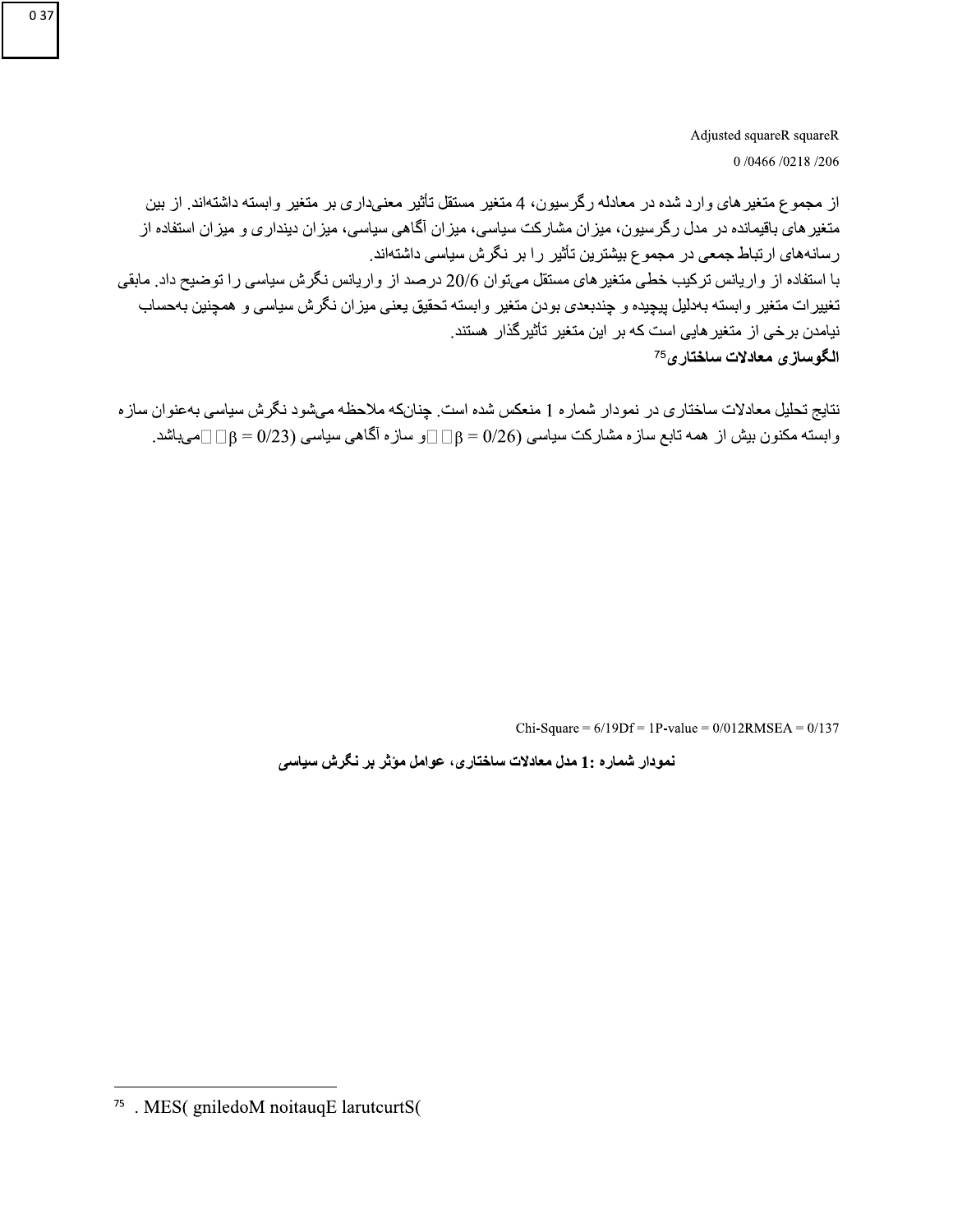به منظور بررسی برازش مدل بیشنهادی چند شاخص مورد توجه قرار گرفت. یکی از این شاخصها، مربعکای<sup>76</sup> است. مربعکای اگر معنیدار باشد بدین معنی است که مدل بر ای دادههای

جامعه، قابل قبول نيست. با توجه به اينكه مربعكاي تحت تأثير حجم نمونه قرار ميگيرد (سرمد و ديگران، 1384:1384). لذا GFD<sup>77</sup>)از شاخص ديگر ي با عنو ان شاخص نيكويي بر از ش

استفاده شده است. دامنه تغییر ات شاخص مذکور بین صفر و یك است، هرچه مقدار محاسبه شده به یك نزدیكتر باشد بیانگر بر از ش بهتر مدل است. در مدل حاضر ، شاخص نیکویی بر از ش معادل 99/0 بهدست آمده است که نشاندهنده مطلوبیت بر از ش مدل است.

نتيجهگير ي و ييشنهادها

با توجه به مباحث نظر ی و تئو ر ی های بژ و هش حاضر مے تو ان گفت که نگر ش ها بهطو ر کلی و نگر ش سیاسی بهطو ر خاص، معمولا از رامهای شرطی شدن، بادگیری مشاهدهای و ارز شیابی شناختی شکل میگیرند و در ادامه، عوامل مختلفی در تغییر و تحول أنها مؤثر واقع میشوند. ازجمله این عوامل میتوان به نیاز های شخص، تعلق گروهی، محیط اجتماعی، شخصیت افراد، سن، شهرنشینی، میزان تحصیلات، پایگاه اقتصادی ـاجتماعی، دینداری، رسانههای ارتباط جمعی، آگاهی سیاسی و مشارکت سیاسی اشار ه کر د که در این قسمت به بحث بیر امون بر خی متغیر های اثر گذار بر ِ نگر ش سیاسی بر داخته مے شو د.

از نتایج تحقیق مےتو ان به نو ع نگر ش سیاسی پاسخگو پان اشار ه کر د که بیشتر دار ای نگر ش سیاسی سنتگر ا مے پاشند يزد اگرچه به لحاظ شاخص،اي متعارف اقتصادي ـاجتماعي نظير تحصيلات، شهرنشيني و اشتغال، بالاتر از متوسط کشوری قرار دارد و جایگاه مطلوبی را در کشور به خود اختصاص داده است ولی بهدلیل ساختار فرهنگی خاصبی (فرهنگ مذهبی و حفظ بسیار ی از ِ عناصر ِ سنتی خود تا به امر وز ) که دار د بهنظر ِ می سد تفوق عنصر ِ سنت بر ِ مدر نیته (حداقل در ز مینه نگرش سیاسی) همچنان حفظ شده است.

تفاوت بین افراد مجرد و متأهل به لحاظ نوع نگرش سیاسی از نتایج دیگر این تحقیق بوده است. به این معنی که افراد مجرد از نظر نوع نگرش سیاسی نسبت به افراد متأهل نوگراتر بودهاند. این نتیجه همسو با نتیجه تحقیق (مجاهد، 1380) در مورد ر ابطه بین وضعیت تأهل و نگرش سیاسی بوده است. بهنظر میرسد افراد متأهل با توجه با پایبندیای که به خانواده خود دارند از نظر سیاسی کمتر کنجکاو و بیگیر مسائل سیاسی هستند و در نتیجه از نظر نوع نگرش سیاسی

 $76$  ihC.

 $77$  tiF fo ssendooG.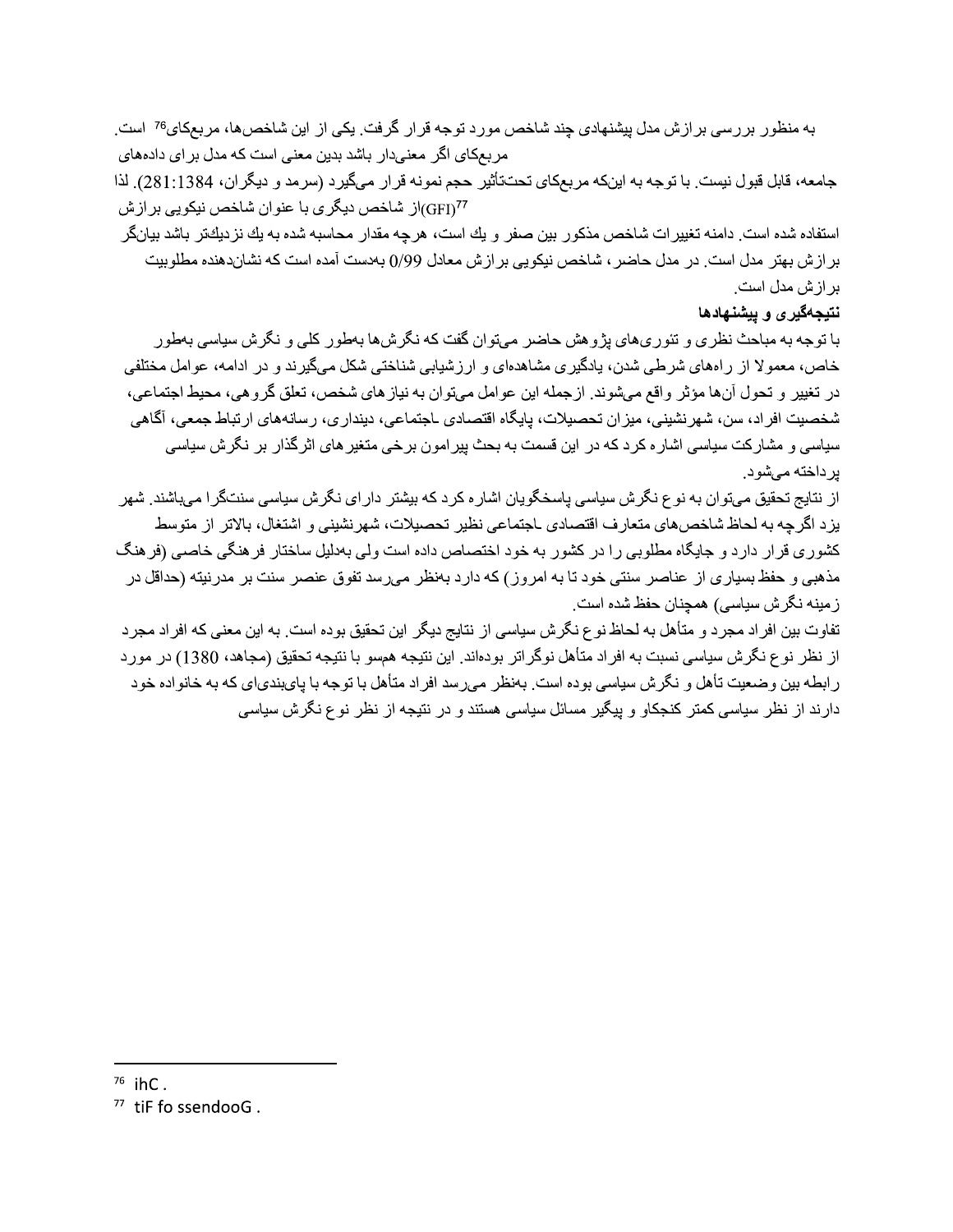بیشتر تمایل به سنتگر ایی و محافظهکاری دارند تا نوگر ایی. از طرف دیگر افراد مجرد عمدتاً جوانان هستند که یکی از ويژگيهاي آنها نوجويي و نوگر ايي است.

ر ابطه معنادار بین بایگاه اقتصادی ـاجتماعی و نوع نگر ش سیاسی از دیگر نتایج تحقیق بوده است به این معنی که هر جه بابگاه اقتصادی ـاجتماعی افر اد بالاتر می رو د میز ان نوگر ایی سیاسی آن ها نیز افز ایش می پابد. این نتیجه همسو با نظر پات مطرح شده بیر امون ارتباط وضعیت طبقاتی با نگرش سیاسی میباشد. در اغلب منون جامعهشناسی اشاره میشود که طبقات بالا نگرشهای سیاسی قویتری دارند، لذا خواهان مشارکت سیاسی بیشتری میباشند و سعی میکنند در تصمیمگیریهای اساسی جامعه، به نحوی خود را دخالت دهند، اما این وضعیت در طبقات پایین کمتر به چشم میخورد. به تعبیر هانتینگتون «پایگاه اجتماعی ـاقتصـادی نـازل، مانـع قوام پافتن نگرش، موضـعگیری و رفتار سیاسی استوار و جهتمندانـهای برای طبقات بابین جامعه است. آن کسانیکه نگران فراهم آوردن خوراك روزانه خود هستند جندان نگران دگرگونی کل جامعه نیستند لذا نميتوانند دغدغه سياسي چنداني داشته باشند» (هانتينگتون، 1370.2). اينكلس و اسميت هدف اصلي هر توسعه اقتصادي را رسیدن به سطح مطلوبی از زندگی برای انسان میدانند و این روند را تغییر از سنتگرایی به نوگرایی فردی بهشمار میآورند (اینکلس و اسمیت، 1974:299-289)<sup>78</sup> ـ کوهن<sup>79</sup> یکی از شرطهای اساسی دموکر اسی را «رفاه

اقتصادي» ميداند. بنابه نظر او افراد فقير به هيچ روي نميتوانند درباره امور اجتماعي أگاهيهاي كافي بهدست أورده و به نحو مؤثری به گفتوگو راجع به مسائل اجتماعی بیردازند. پس فقط اغنیا هستند که میتوانند شهروندانی با روحیه همگانی باشند» (كو هن، 1373.164.1373). لييست معتقد است كه كشور هاي دموكر اتيك از درجه بالاتري از توسعه اقتصادي بر خور دارند. بهنظر او توسعه اقتصادي باعث افز ايش در آمد ميشود كه اين خود امنيت بيشتر اقتصادي و گستر ش تحصیلات بالاتر را در پی دارد و میتواند اساس و شالوده دموکر اسی را پی ریزی کند (قوام، 1384:107-1111). بهطور كلي افر اد طبقات بالاتر جامعه بهالايل متعدد نظير بالا بودن ميزان تحصيلات، داشتن امكانات بيشتر ، اوقات فر اغت بيشتر ، امکان بیشتر برای بهر مگیری از وسایل و ابزار های آگاهیبخش نوین، شرکت در جلسات و نشستهای مربوط به طبقه خودشان و برقراری ارتباط با کسانیکه عمدتاً مدرن میاندیشند و به شکلهای مختلف با دنیای مدرن در ارتباطند خودبه خود از دنیای سنتی در جنبههای مختلف فاصله میگیرند و با دنیای جدید و اندیشههای نو بیوند بر قرار میکنند و با افکار و اندیشههای مختلف از جمله

 $78$  dna seleknl.

 $79 K.$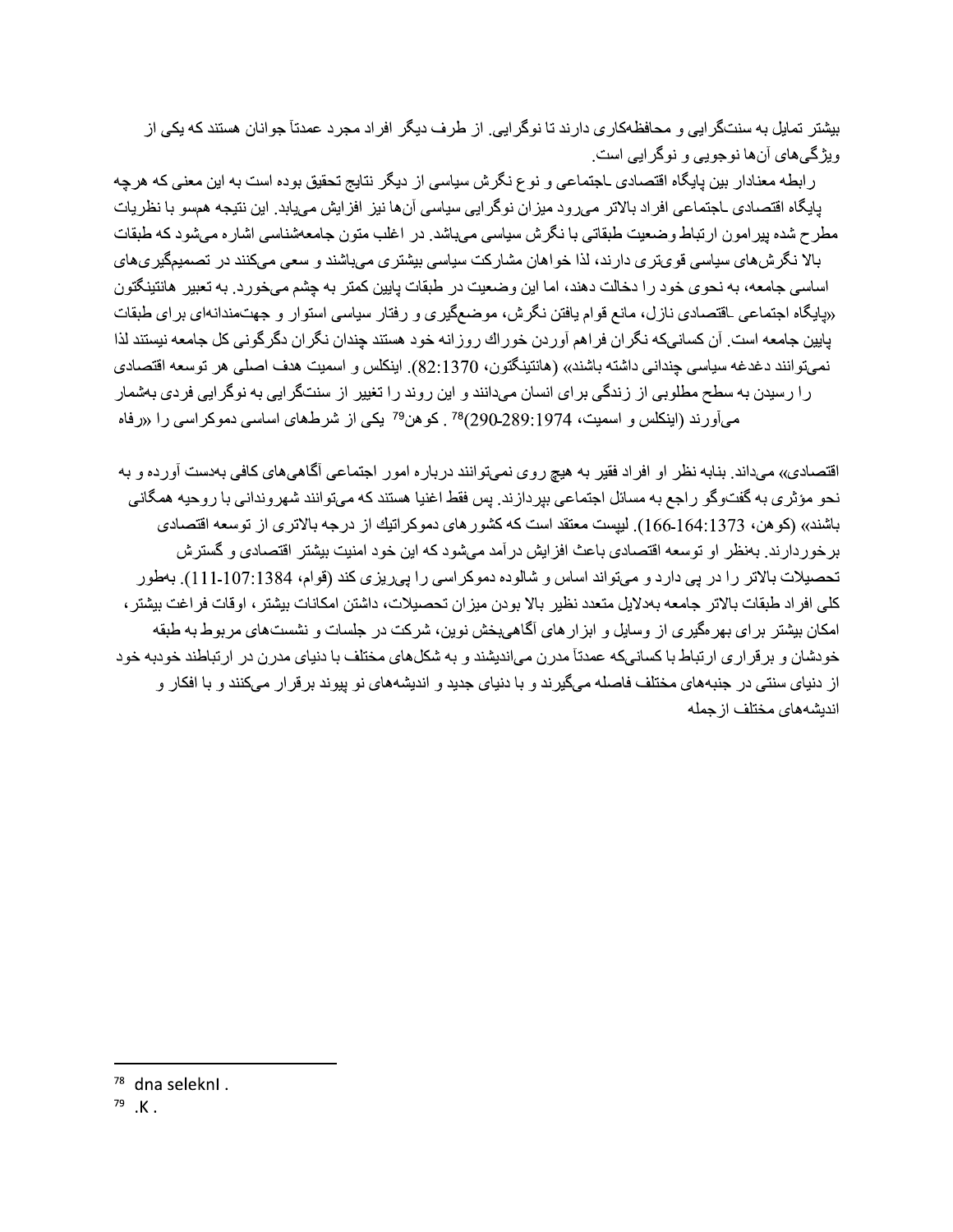اندیشههای سیاسی نوگر ایانه آشنا میشوند و به مرور زمان به این سمت وسو کشانده میشوند. طرحریزی سیاستهای مناسب از طرف دولت جهت كاهش فاصله طبقاتي موجود و در دسترس همگان گذاشتن امكانات مختلف آموزشي، فر هنگي و اطلاعاتی، میتواند زمینه را برای روشن کردن ذهن افراد نسبت به ارزشهای مدرن و از بین بردن سوءتفاهمات موجود فر اهم نماید و گامی مؤثر و مفید در جهت کاهش تعار ضات سنتگر ایی و نوگر ایی سیاسی بر دار د. بنابر این نقش دولت و ساز مانهای دولتی در بهبود وضعیت اقتصادی، بالابر دن میزان اشتغال و سطح کیفی تحصیلات بر ای پذیر ش هر چه بهتر مؤلفههای نوگر ایی از جمله نوگر ایی سیاسی مهم و قابل توجه است.

از دیگر نتایج تحقیق، رابطه معنیدار بین میزان استفاده از وسایل ارتباط جمعی و نوع نگرش سیاسی بود، یعنی افرادی که به میزان بیشتری از وسایل ارتباط جمعی استفاده میکردند از نظر نوع نگرش سیاسی نوگراتر بودند. این یافته در تحقیقات دیگری (عبداللهی و لرنر) نیز حاصل شده بود. لرنر معتقد است رسانههای ارتباط جمعی از آن نظر در جهت نوگرایی فرد اهمیت دارد که او را قادر میسازند تا بدون هرگونه تحرك فیزیکی با دنیای ماورای محیط محدود خود آشنا شود. این آشنایی موجب تقويت تخيلات نوگرايانه فرد ميشود (سيفزاده، 1373). لرنر در تحقيق مشهور خود درباره «احساس همدلي روانشناختی» به این نتیجه میرسد که انتقال موفق از جامعه سنتی به جامعه مدرن در جایی صورت خواهد گرفت که توازن درستی میان روندهای شهرنشینی، میزان باسوادی، رواج رسانههای ارتباط جمعی و مشارکت سیاسی وجود داشته باشد (توسلی، 325:1380). عبداللهی در تحقیق خو د به این نتیجه ر سیده است که از میان ر سانهها، ر ادیو های خار جی و اینتر نت در شکلگیر ی نگر ش دموکر اتیك نقش مهمتر ی داشتهاند (عبداللهی، 29:1385). وسایل ار تباط جمعی به شکلهای مختلف میتوانند بر افکار عمومی از جنبههای مختلف تأثیرگذار باشند. تحقیقات مختلف نشان میدهند که رسانهها میتوانند تغییرات و تأثیرات عمیقی را بر ذهن مخاطبان خود به جای بگذارند بهعنوان مثال در زمینه نگرش سیاسی میتوانند با یخش فیلمها، سریالها، گزارشها، مستندها، میزگردها، مقالات و ... باعث تکوین و یا تغییر یك نگرش سیاسی خاص بشوند. البته همانطور که در مباحث تئوریك گفته شد انتظار مىرود که رسانهها نگرشهاى سیاسى را به سمت نوگرایى سوق داده و از توسعه افکار سنتی جلوگیری کنند. نتایج بژوهش حاضر نیز مؤید مستقیم بودن رابطه این دو متغیر است به این معنی که کسانیکه به میزان بیشتری از وسایل ارتباط جمعی استفاده میکنند به لحاظ نوع نگرش سیاسی نوگراتر هستند. پیشنهاد میشود وسایل ارتباط جمعی تصویر کامل و دقیقی از واقعیتهای سیاسی نمایش دهند و با انتشار به موقع اخبار و عدم سانسور اطلاعات و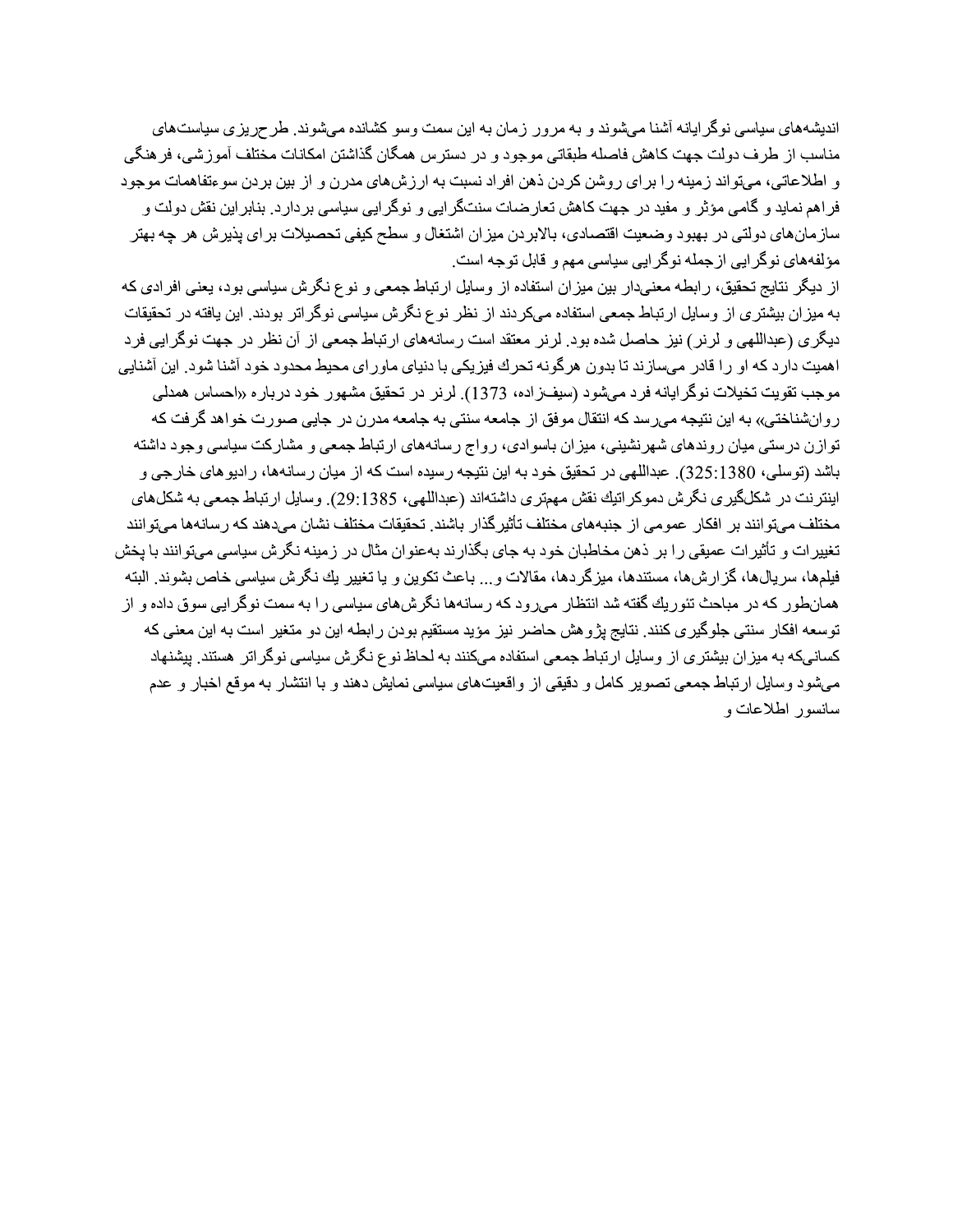اخبار سیاسی، زمینه بحث و انتقاد در مورد عملکرد سیاسی دولت را برای شهروندان فراهم نمایند. از طرف دیگر وسایل ار تباط جمعی میتوانند در شکلگیری افکار عمومی و دگرگونی نگرشها و نیز تغییر رفتار های سیاسی نقش مؤثری ایفا کنند و به موازات ارائه اطلاعات، باعث ارتقاى سطح دانش عمومى و أكماهي سياسي كرديده و به شكل ناخودأكاه باعث ايجاد نگر شهای سیاسی نسبت به عملکر د نظام سیاسی شوند. همچنین اجر ای بر نامههای تلویز یونی استانی با ر ویکر د سیاسی و آگاهیبخش و القاکننده میتواند نگرش افراد را به سمت نگرشهای نوگرا سوق داده و آنها را تقویت نماید.

از نتایج دیگر تحقیق بیانگر این بود که بین میزان مشارکت سیاسی و نوع نگرش سیاسی رابطه مستقیمی وجود دارد به این معنی که افراد با میزان مشارکت سیاسی بالاتر از نظر نوع نگرش سیاسی، نوگراتر بودند. این یافته همسو با تحقیقات قبلی (مجاهد، 1380؛ جهانگیری و بوستانی، 1380) و نظریات موجود در این زمینه میباشد. مجاهد، جهانگیری و بوستانی نیز در تحقیقات خود به این نتیجه رسیده بودند که رابطه مستقیم و معناداری بین میزان مشارکت سیاسی و نوگرایی سیاسی وجود دار د. لوسین بای<sup>80</sup> در زمینه توسعه معتقد است که توسعه

سیاسی به مشارکت تودهای و اقدام عمومی در فعالیتهای سیاسی مربوط است و مردم را به شهروند فعال تبدیل میکند (لوسین پای، 1966). از دید توکویل، آزادی مدرن هم مستلزم استقلال فردی و هم مستلزم مشارکت در زندگی سیاسی و بنابر این، مستلز م مشارکت در امور کشور است (باربیه، 197:1386). بشیر یه معتقد است که مشارکت سیاسی اصولا بر ای تحقق دموکر اسی معنادار ، شرط لاز م تلقی شده و لی کافی بهشمار نیامده است (بشیر یه، 375:1382). مشار کت سیاسی سطوح مختلفی از فعالیت سیاسی ر ا در بر میگیر د که طیفی از ر أی دادن تا داشتن بست اجر ایی ر ا در بر میگیر د مختلف این طیف نظیر بحث کردن در مورد امور سیاسی، نظاهرات، شرکت در نشستها و مجامع سیاسی، تهیه مقاله یا گزارش، عضویت در احزاب سیاسی و... ازجمله عوامل مهمی هستند که به شکلگیری و تغییرات نگرش سیاسی هر فرد كمك قابل توجهي مي نمايد. افر اد از طريق مطالعه، بحث، شركت در نشستها با افكار و انديشههاي نو آشنا مي شوند و اين افكار و ايدههاي جديد توجه آنها را به خود جلب نموده و به ثبات يا تغيير نگرش آنها منجر ميشود. از طرف ديگر کسانیکه مشارکت سیاسیشان بایین است جون با افکار و اندیشههای مختلفی مواجه نمیشوند بدیهی است که نگرش آنها نیز سنتی و بدون تغییر باقی خواهد ماند. در نتیجه با توجه به اینکه امروزه از مشارکت سیاسی

 $80$  naicul.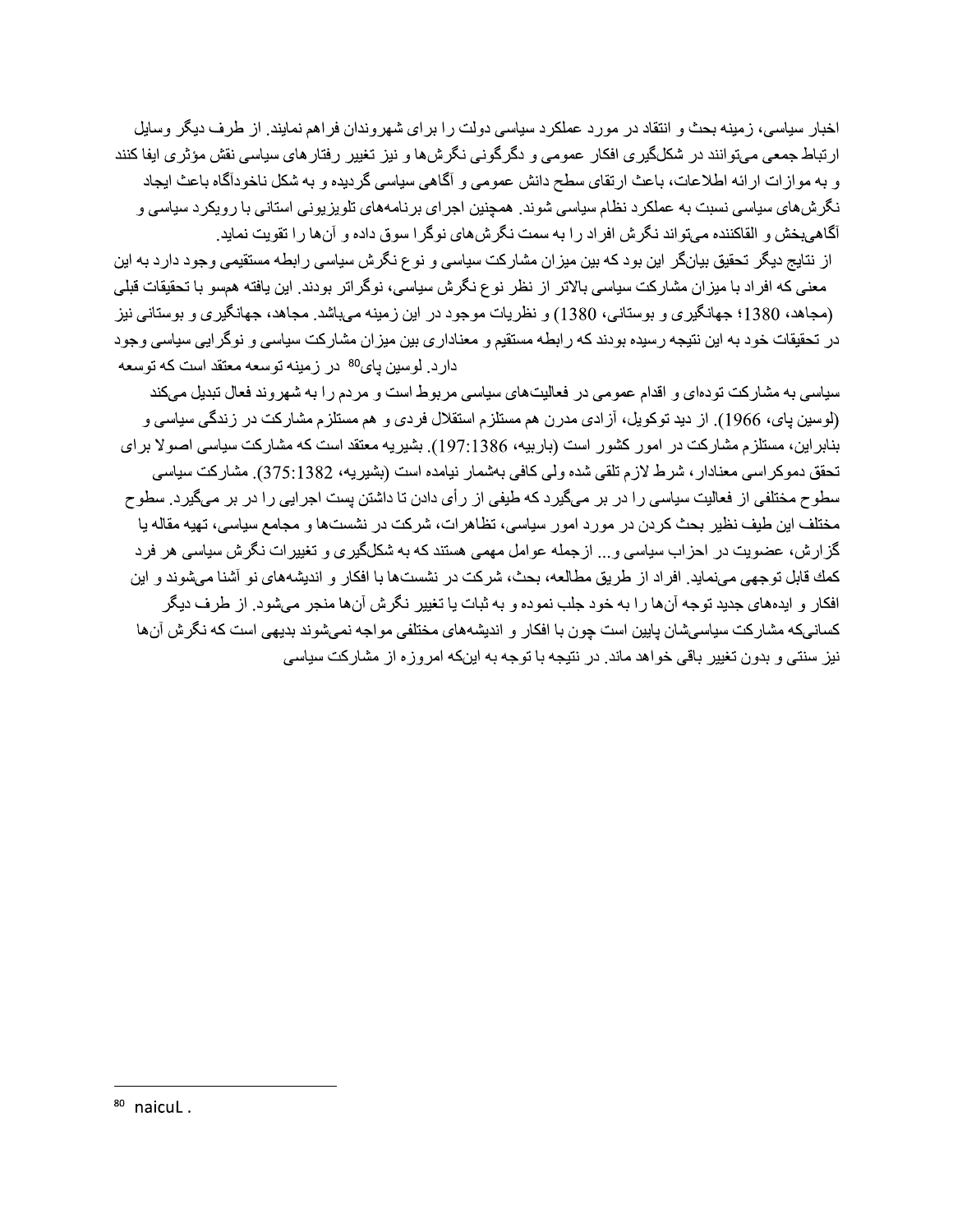بهعنوان امری اساسی و در ارتباط نزدیك با توسعه سیاسی یاد میشود و نوگرایی سیاسی نیز ارتباط مستقیم با توسعه سیاسی دار د افز ایش مشارکت سیاسی در تولید و ارتقای نوگر ایی سیاسی در قالب گسترش نگرش دموکر اتیك و روحیه انتقادیگر ی در اندیشه و عمل مؤثر خواهد بود. با توجه به اصل سوم بند هشتم قانون اساسی (مشارکت عامه مر دم در تعیین سر نوشت سیاسی، اقتصادی اجتماعی و فر هنگی خویش)، بیشنهاد میشود مسئولین امر ، تدابیر ٍ مؤثر تر ی بر ای افز ایش مشار کت سیاسی مردم در قالب تشکلها، احزاب و گروههای سیاسی بیندیشند و شهروندان را به فعالیت سیاسی تر غیب نمایند تا از این طریق زمینه را برای افزایش نوگرایی سیاسی در میان شهروندان مهیا نمایند.

یکی دیگر از نتایج تحقیق رابطه معنیدار بین میزان آگاهی سیاسی و نوع نگرش سیاسی افراد بود. به این معنا که افراد با میزان آگاهی سیاسی بالاتر از نظر نوع نگرش سیاسی نوگراتر بودند. این نتیجه همسو با نظریات موجود در این زمینه بود. بهنظر ساموئل هانتینگتون نوسازی سیاسی عبارت است از گستردن آگاهی سیاسی به درون گروههای اجتماعی جدید و بسیج این گروهها به درون سیاست (هانتینگتون، 1370). دلی کارپینی و کیتر استدلال میکنند که «احتمال مشارکت شهروندان مطلع، در سیاست بیشتر است و آنان بهتر میتوانند منافع شخصبی خود را تشخیص دهند، بهتر میتوانند نفع فردی خود را با افکار و ایدههای خاص درباره دنیای سیاست ارتباط دهند، و به احتمال زیاد افکارشان را به گونهای عقلانی و معنادار ، به مشار کت سیاسی خود ار تباط می دهند» (دلی کار پینی و کیتر <sup>81</sup> ، 1966).

یکی از اثر ات مهم آگاهی سیاسی در نظامهای مبتنی بر مشار کت این است که شهر و ندان از ابز ار و ساز و کار های گو ناگو ن کنترل مقامات منتخب بر ای بیشگیری از عدول از قدرت خود و نیز پاسخگو نگهداشتن آنها در بر ابر مردم بهره میگیرند. افراد آگاه به مسائل سیاسی، زمینه حاکمیت افراد لایق را فراهم ساخته و به مسئولان اجازه نمیدهند که از مسئولیتشان تخطی کنند. آنها با انتقادهای ساز نده خویش، مسئولین اجر ایی را متنبه کر ده و نمیگذار ند مسئولین به جای توجه به منافع اکثریت به منافع و رفاه اقلیت افراد بیندیشند. از طرف دیگر جامعه اسلامی به آگاهی سیاسی|ی نیاز دارد که در بر تو آن به موجودیت خویش بیبرد، هویتشناسی کند و با شکل دادن و به تصویر کشیدن هویت جمعی خود موقعیت خود را در ساحت رقابتهای قدرتی بازیابد و با آگاهی از موقعیت سیاسی خود به ظرفیتشناسی خویش در ساحت این رقابت و پردازش ر امکار های موفقیت بر مبنای ظرفیتهای موجود در جامعه نایل آید و راه را برای

<sup>81</sup> dna inipraC-illeD.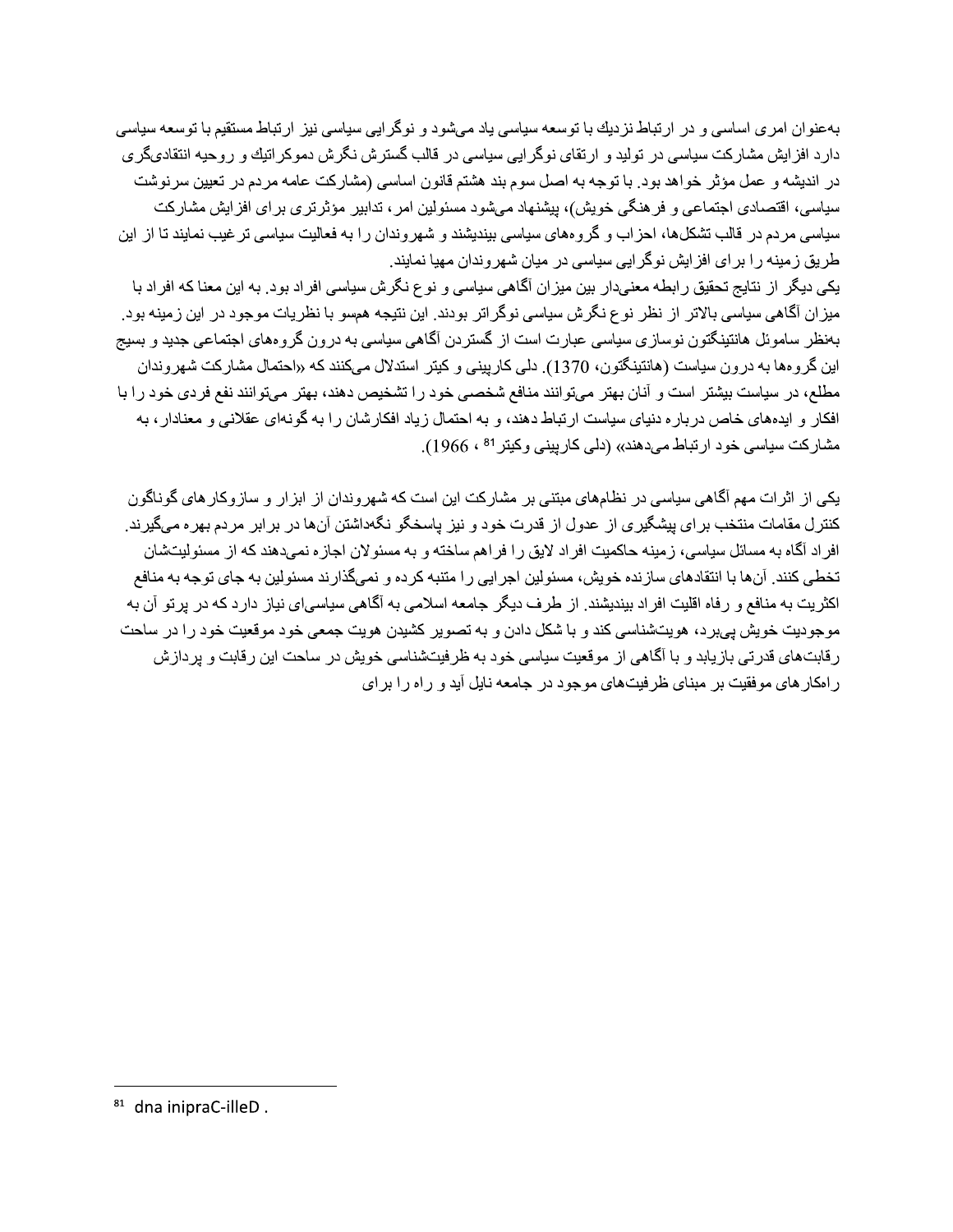رسیدن به توسعه سیاسی و در نتیجه نوگرایی سیاسی فراهم نماید، لذا وجود و حضور تشکلها، انجمنها و به شکل قویتر و ر سمهتر ، احز اب در هر کشور نشانه بلوغ و رشد سیاسی مردم آن کشور است و در این میان بذل توجه نهادهای زیر به جامعهیذیر ی و پادگیری سیاسی قابل توجه میباشد: 1. گروههای نخستین: خانواده و نقش آن در پادگیری سیاسی 2. مدرسه و نظام رسمی آموز شبی 3 ٫ رسانههای همگانی و از طرفی قشر روشنفکر جامعه با دید باز ، علمی و واقع بین نسبت به مسائل اجتماع و رویدادهای سیاسی میتوانند اطلاعات و آگاهی عموم مردم را نسبت به مسائل سیاسی بالا ببرند. در نهایت میتوان گفت شناخت نگرشهای سیاسی افراد میتواند مجریان امور سیاسی را با آنچه در صحنه جاری زندگی سیاسی و اجتماعی بهطور واقعی میگذرد، آشنا سازد و بهعنوان ابزاری جهت نوسازی و توسعه همهجانبه جامعه مورد استفاده قرار گیرد. بدینصورت که، نهادهای فر هنگساز میتوانند فرصتهای بیشتری را برای اعضای جامعه فراهم کنند تا با بهر مگیری از وسایل فر هنگی و برنامههای آن، تعارضات موجود در نگرش افراد نسبت به جریان نوگرایی از بین رفته و همز پستی مسالمتآمیز در جامعه بر قر ار گر دد.

از طرف دیگر بررسی نگرش سیاسی شهروندان، سیاستمداران را قادر میسازد تا با افکار و نظریات عامه مردم در تماس باشند و از این طریق صدای مردمی که تاکنون بهطور واضح شنیده نشده است وارد عرصه عمومی شود. بنابراین میتوان گفت که بررسی نگرشها، چرخهای دموکر اسی را روغنکاری و میان توده مردم و سیاستگذر ان، بلی بر قرار میکند. منابع و مأخذ

> آشوری، داریوش (1385)، *دانشنامه سیاسی (فرهنگ اصطلاحات و مکتبهای سیاسی)*، چاپ سبزدهم، تهران: مروارید. آليورت، گوردن دبليو (1371)، *روانڤنناسي اجتماعي از آغاز تاكنون* (ترجمه محمدنقي منشي طوسي)، مشهد: آستان قدس<sub>.</sub>

> > احمدي، بابك (1379)، *ماركس و سياست مدرن*، تهران: نشر مركز.

از غندي، علير ضـا (1385)، *درآمدي بر جامعهشنـاسي سياسي*، تـهر ان: قومس.

افشانبي، سيدعلير ضـا (1385)، «*تبيين جامعهشناختي گرايش به خرافات*»، پاياننامه دكتر ي، دانشكده ادبيات و علوم انسانبي، دانشگاه اصفهان.

افشانبی، سیدعلیرضا (1387)، *آموزش کاربردی* SPSS*در علوم اجتماعی و رفتاری*، بزد: دانشگاه بزد<sub>.</sub>

افشانی، سیدعلیرضا؛ عباس عسکری ندوشن؛ سمیه فاضل نجفآبادی و محمد حیدری (1388)، «اعتماد اجتماعی: تحلیلی از سطوح و عوامل» مجله جامعهشناسر كاربردي، سال بيستم، شماره 4:57-74.

اکلشال، رابرت و دیگران (1375)، *مقدمهای بر ایدئولوژی های سیاسی*، ترجمه محمد قائد، تهران: مرکز <sub>.</sub>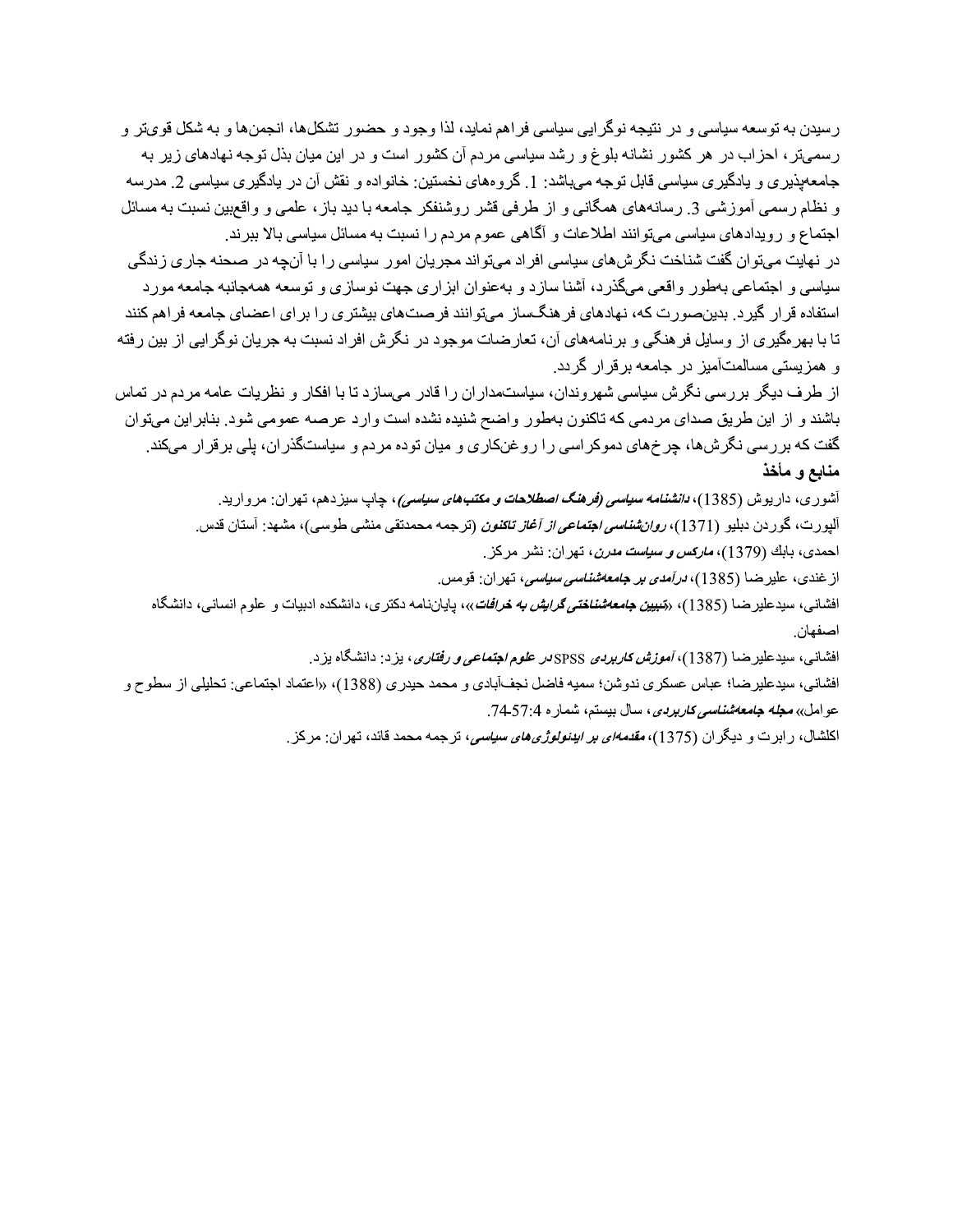امام جمعهز اده، سید جواد و سید قاسم منفرد، سید قاسم (1383)، «ریشههای تاریخی توسعهنیافتگی سیاسی ایران (تا قبل از انقلاب اسلامی) از منظر اندیشهگران لیبرال و اسلامی»، مع*له دانشکده حقوق و علوم سیاسی،* شماره 35:65. باربيه، موريس (1386)، *مدرنيته سياسي* (ترجمه عبدالوهاب احمدي)، جاب دوم، تهران: نشر آگه<sub>.</sub> باي، آلن ر <sub>.</sub> و بيتر ز ، ب گاي (1384)، *سياست و حكومت جديد* (تر جمه عبدالر حمن عالم)، تهر ان: فو مس بشيريه، حسين (1380)، *جامعهشناسي سياسي، نقش نيروهاي اجتماعي در زندگي سياسي*، جاب هفتم، تهران: نشر نبي. بشيريه، حسين (1382)، *درسهاي دموكراسي براي همه*، جاب دوم، تهران: نگاه معاصر<sub>.</sub> بشيريه، حسين<sub>.</sub> الف (1386)، *آموزش دانش سياسي (مباني علم سياست نظري و تأسيسي)*، چاپ هشتم، تهران: نگاه معاصر<sub>.</sub> بشيريه، حسين<sub>.</sub> ب (1386)، *تاريخ انديثه سياسي در قرن بيستم (ليبراليسم و محافظهكاري)*، چاپ هفتم، تهر ان: نشر ني. بهنر ، جرد و ميكائيل وانك (1384)، *نگرشها و تغيير آنها* (ترجمه دكتر على مهداد)، تهران: جنگل<sub>.</sub> بيرو ، آلن (1380)، *فرهنگ علوم اجتماعي* (ترجمه باقر ساروخانبي)، چاپ چهارم، تهران: كيهان. جهانبگلو، رامین (1384)، *موج چهارم*، تهران: نشر نبي. جهانگیری، جهانگیر و داریوش بوستانی (1380)، «بررسی عوامل مؤثر بر فرهنگ سیاسی (مطالعه موردی: افراد 20 سال به بالای شهر شیر از )»، م*جله علوم اجتماعی و انسانی دانشگاه شیراز*، دوره شانز دهم، شماره دوم: 174-191. حشمت بخمابی، محمدتقی (1380)، *دینداری نوجوانان و عوامل مؤثر بر آن*، بایاننامه کار شناسی ار شد ر شته جامعهشناسی، دانشگاه علامه طباطبايي، تهران. راش، مايكل (1381)، ج*امعه و سياست* (ترجمه منوچهر صبوري)، تهران: سمت. رزاقی، سهراب (1375)، «مؤلفههای فرهنگ سیاسی ما». مع*له نقد و نظر*. سال دوم، شماره 3 و 4. ستوده، هدايتالله (1386)، *روانشناسي اجتماعي،* جاب دهم، تهر ان: آواي نور. سرمد، زهره و دیگران (1379)، *روشهای تحقیق در علوم رفتاری*، تهران: آگاه. سيفــزاده، سيدحسين (1373)، *نظريههاي مختلف درباره راههاي گونـاگون نوسازي و دگرگوني سياسي*، چاپ دوم، تهران: قومس. شاپیرو، جان سلوین (1385)، *لیپرالیسم معنا و تاریخ آن* (ترجمه محمدسعید حنایی کاشانی)، چاپ دوم، تهران: مرکز <sub>.</sub> صداغپور ، علیاصغر (1373)، برر*سی نگرشهای سیاسی مذهبی جوانان ذکور تهرانی (17تا 22 سال) و عوامل مؤثر بر شکلگیری آن*، بایاننامه کار شناسی ار شد، دانشکده علوم انسانی، دانشگاه تر بیت مدر س عبداللهی، محمد (1385)، «هویت جمعی و نگرش به دموکر اسی در ایران»، **م***جله جامعهشناسی ایران***،** دوره هفتم، شماره 3:4-37. فاضلي، محمد (1382)، *مصرف و سبك زندگي،* قم: صبح صادق. فیوری، جوزیه (1360)، *آنتونیو گرامشی: زندگی مردی انقلابی،* ترجمه مهشید امیرشاهی، تهران: خوارزمی.

قادري، حاتم (1386)، *انديشههاي سياسي در قرن بيستم*، تهر ان: سمت.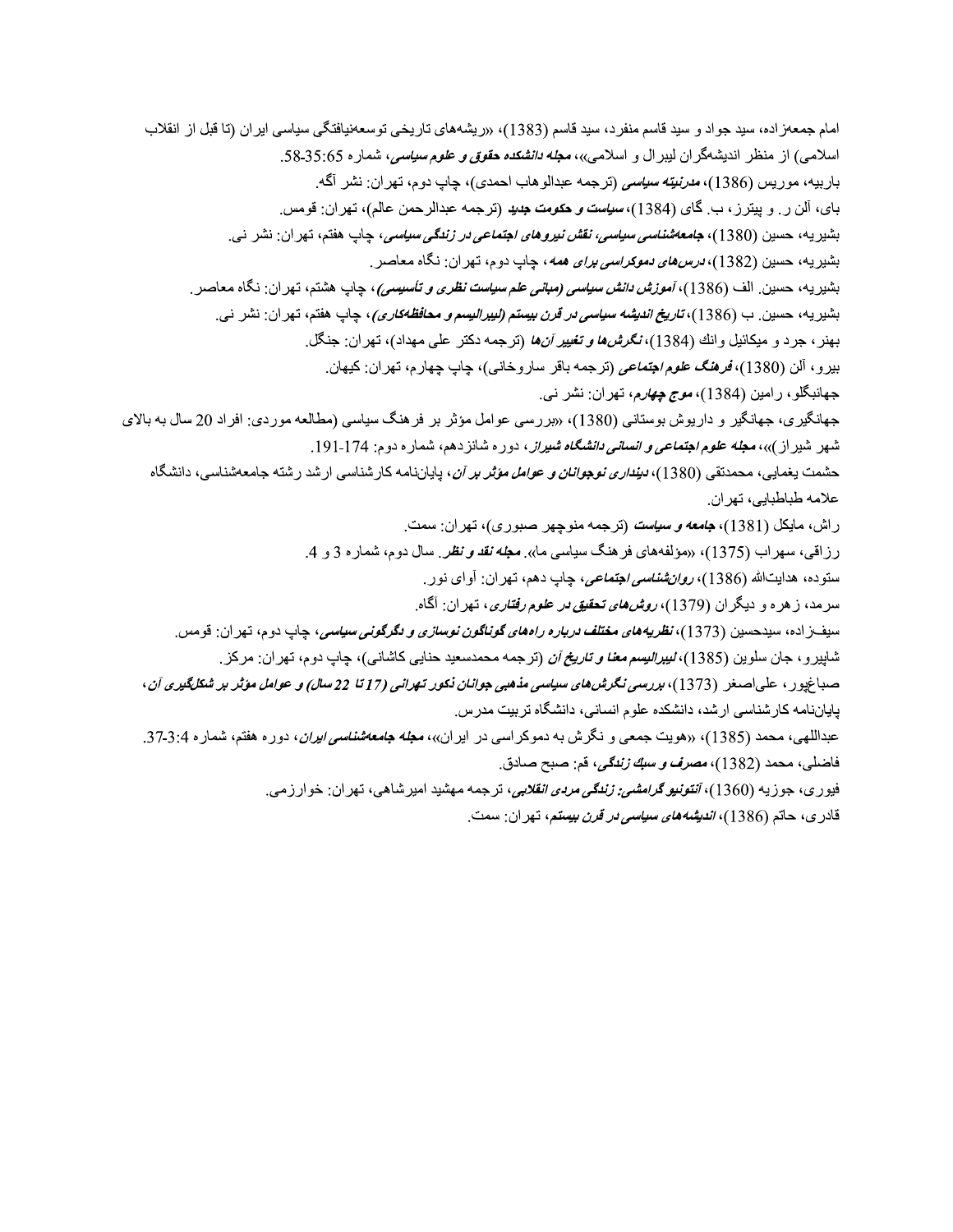قاسمی، وحيد (1380)، گ*ونهشناسی و تبيين فرهنگ سياسی دانشجويان شاغل به تحصيل در ايران سال تحصيلي 1379. 80*، ياياننامه دكتر ي جامعەشناسى، دانشگاه اصفهان. قوام، سيد عبدالعلي (1384)، *سياست هاي مقايسهاي*، تهر ان: سمت. كازنو، ژان (1381)، *جامعهشناسي رسانههاي ارتباط جمعي*، ترجمه باقر ساروخاني و منوچهر محسني، تهران: اطلاعات<sub>.</sub> کتابی، محمود و دیگر ان (1380)، «گونهشناسی فرهنگ سیاسی دانشجویان شاغل به تحصیل در ایران»، م*جله علمی پژوهشی دانشکده* ادبيات و علوم ان*ساني دانشگاه اصفهان*، دوره دوم، شماره 26 و 77-78-108. كو هن، كار ل (1373)، *دموكراسي*، تر جمه فر ببر ز<sub>.</sub> مجيدي، تهر ان: خو ار ز مي<sub>،</sub> كويستيو ، بيتر (1385)، *انديشه هاي بنيادي در جامعه شناسي ،* ترجمه منوچهر صبور ي. چاپ ينجم، تهر ان : نشر ني. مجاهد، حسن (1380)، *بررسی عوامل سیاسی، اقتصادی و اجتماعی مؤثر بر نگرشهای سیاسی دانشجویان* (مطالعه موردی دانشجویان دانشگاه شیر از )، پایاننامه کار شناسی ار شد، دانشگاه شیر از . مردیها، سیدمرتضبی (1379)، *دفاع از عقلانیت (تقدم عقل بر دین، سیاست و فرهنگ)*، تهران: نقش و نگار مهدیزاده، شراره (1380)، *تلویزیون و نوگرایی،* پایاننامه دکتری جامعهشناسی، دانشکده علوم اجتماعی، دانشگاه تهران<sub>.</sub> مولانا، حميد (1371)، *گذر از نوگرايي،* ترجمه يونس شكر خواه، تهران: مركز مطالعات و تحقيقات رسانهها. ميناوند، محمدقلي (1385)، «اينتر نت و توسعه سياسي<u>:</u> حوز ه عمومي در فضاي سايبر نتيك»، *بژوهش علوم سياسي*، شمار ه دو م: .146-119 هانتينگتون، ساموئل (1370)، *سامان سياسي در جو امع دستخوش نگر گوني*، تر جمه محسن ثلاثي، تهر ان : علم ِ هرمن، مارگارت جي (1385)، *روانشنـاسي سياسي مسائل و موضوع هاي معاصر* ، ترجمه مجتبي تمدني، تهران: آتي<sub>.</sub> هو من، حيدر علي (1384)، *مدليابي معادلات ساختاري با كاربرد نرمافزار ليزرل*، تهر ان: سمت.

)3691(.S.,abreV dna .A.G.,dnomlAdna sedutittA lacitiloP,erutluC civiC ehT seirtnuoC eviF ni ycarcomeD.sserP ytisrevinU notecnirP :JN ,notecnirP.

)6691( .B ,llewoP dna G ,dnomlAhcaorppA latnempoleveD A :scitiloP evitarapmoC. .oC dna nworB elttiL :notsoB tsrif gnittuP :egdelwonk lacitilop gnirusaeM )3991(.S ,reteeK dna ,.X.M ,inipraC illeD .tsrif sgnihtecneicS lacitiloP fo lanruoJ naciremA.6021-9711:73,

dna scitilop tuoba wonk snaciremA tahW" )6991(.S, reteeK dna, X.M, inipraC illeD, sserP ytisrevinU elaY :TC, nevaH weN ."srettam ti yhw

xiS ni egnahC laudividnI :nredoM gnimoceB )4791( .H.D ,htimS dna A ,seleknI